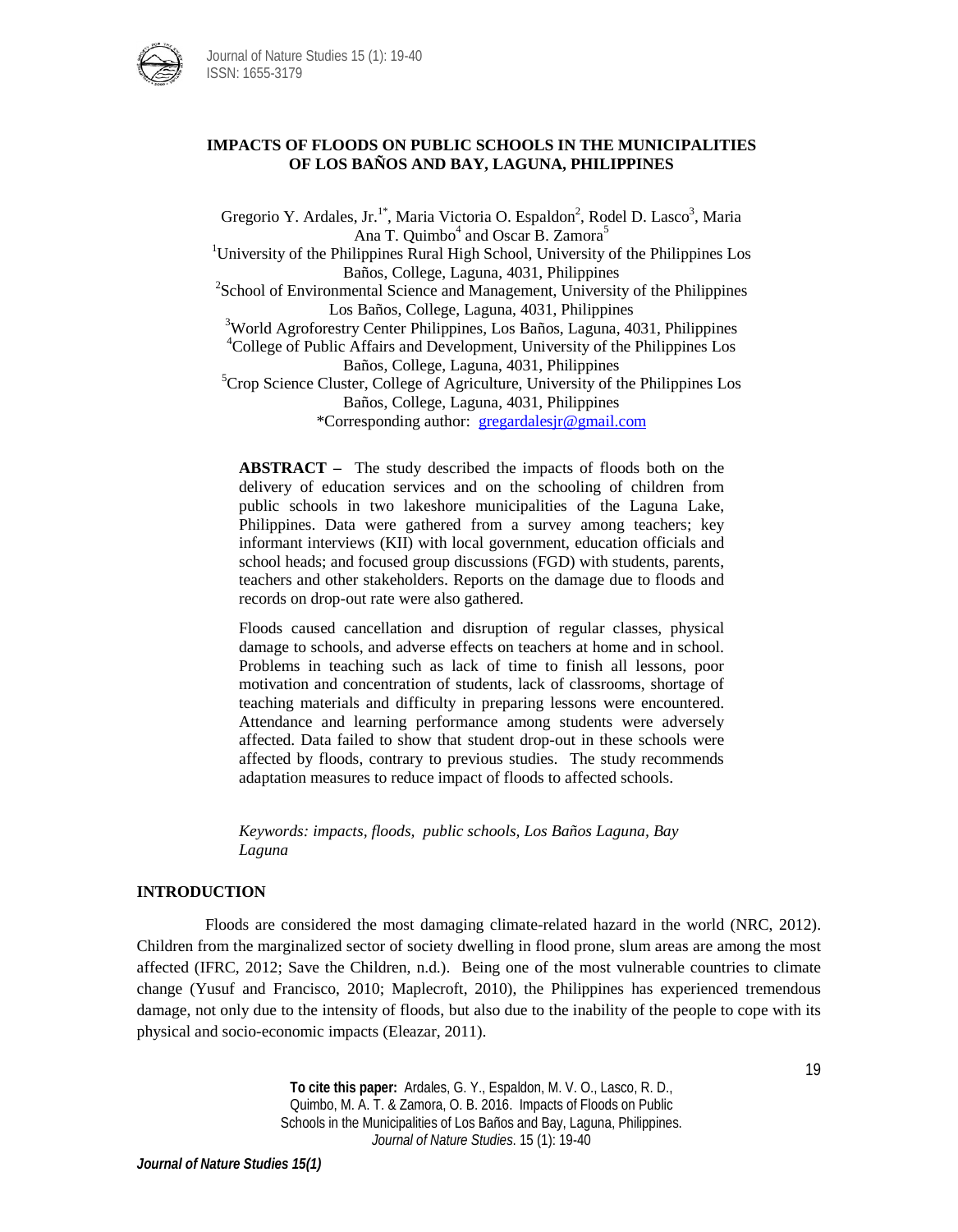The Asia Pacific Regional Bureau for Education of UNESCO (2012) cited the following studies on the effect of floods and extreme weather events on education. The United Nations Development Program (2007) reported that school absenteeism and drop-out rate were high in floodprone areas in Cambodia. Floods and other climate-related hazards deteriorate livelihoods that impact both household expenditure on schooling and the nutritional status of children (Bangay and Blum, 2010).

Typhoons Ketsana (local name Ondoy), Parma (local name Pepeng) and Mirinae (local name Santi) in 2009 and the enhanced Southwest monsoon (locally known as Habagat) in 2012 have caused widespread impacts on the education sector (UNICEF, 2009; World Bank 2011; Aljazeera Asia-Pacific, 2012). Floods in the coastal communities surrounding the Laguna Lake lasted for several months in 2009 and subsequently in 2012, since the lake has only a single outlet of flood water which was exacerbated by heavy siltation of the lake bed. Aside from lakeshore communities, upland communities of Los Baños and Bay have also been ravaged by flash floods due to the breaching of major river tributaries of the Laguna Lake as caused by Typhoon Xangsane (local name Milenyo) in 2006.

Hazards alone rarely create disaster. The vulnerability of the system affected, determined by the degree of its exposure to the hazard, its sensitivity, and its adaptive capacity, contribute greatly to disastrous outcomes (O'Brien 2008, IPCC, 2012).

The study examined the effect of floods on public schools in the municipalities of Los Baños and Bay, Laguna, particularly on the delivery of education services and on the schooling of children. In this study, education services referred to all efforts, services and assistance rendered by schools to students particularly to deliver continuous instruction to students. On the other hand, schooling referred to the process involved in attending and being formally educated in school. It focused on attendance, school performance and drop-out rate.

# **METHODOLOGY**<sup>6</sup>

### **The study area**

Los Baños and Bay are adjacent municipalities in the province of Laguna (Figure 1). At the north of these municipalities is the Laguna Lake, the biggest lake in the country. A large area of these two municipalities is situated within the watersheds of Mt. Makiling.

Four major rivers of the Makiling watershed pass through the municipality of Los Baños while three pass through Bay before finally draining to the Laguna Lake. The wet season start as early as May and last up to December while the dry season covers the rest of the year. (Bay MPDO, 2011; Los Baños MPDO, 2010).

\_\_\_\_\_\_\_\_\_\_\_\_\_\_\_\_

<sup>6</sup> Adopted from the corresponding author's unpublished PhD dissertation entitled Adaptive Capacities to Floods of Public Schools in the Municipalities of Bay and Los Baños, Laguna, Philippines, University of the Philippines Los Baños, 2015.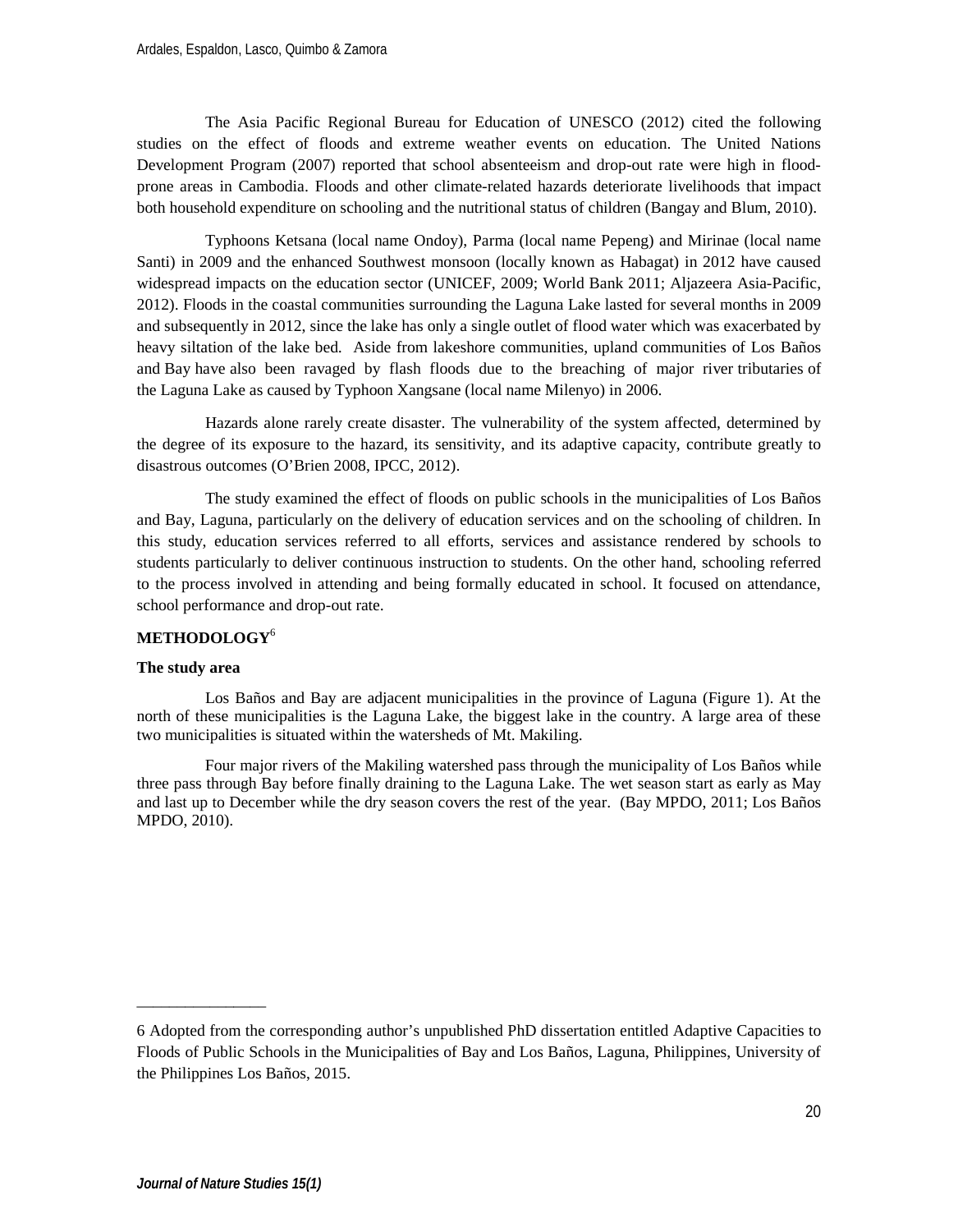Impacts of Floods on Public Schools in the Municipalities of Los Baños and Bay, Laguna, Philippines



Figure 1. Location Map of Municipalities of Los Baños and Bay

### **Schools under Study**

All the 38 public schools in the two municipalities, composed of 27 elementary and 11 high schools were included in the study. Two high schools are administered by State Colleges and Universities (SUCs) and one is an attached high school to the Department of Education (DepEd). All the rest are administered by the DepEd. Schools were grouped into three, based on experience with floods as determined by school heads or assigned representatives. These groups were:

**Group A- Flooded schools**. These are schools whose buildings, other facilities and immediate vicinity were flooded during previous flood events. In these schools, floods caused harm or difficulty to students and damage to school property, have resulted to cancellation or disruption of classes or have impeded the access of students and teachers to the schools. It was presumed that floods caused considerable impacts on the provision of education services and on the schooling of children in this group.

**Group B- Non-flooded but affected**. These are schools that were not flooded but were used as evacuation centers or have shared its facilities with other schools that have been flooded or displaced by flood events. In these schools, there has been considerable number of students or teachers that were affected by floods that caused considerable impacts on the provision of education services and on the schooling of children.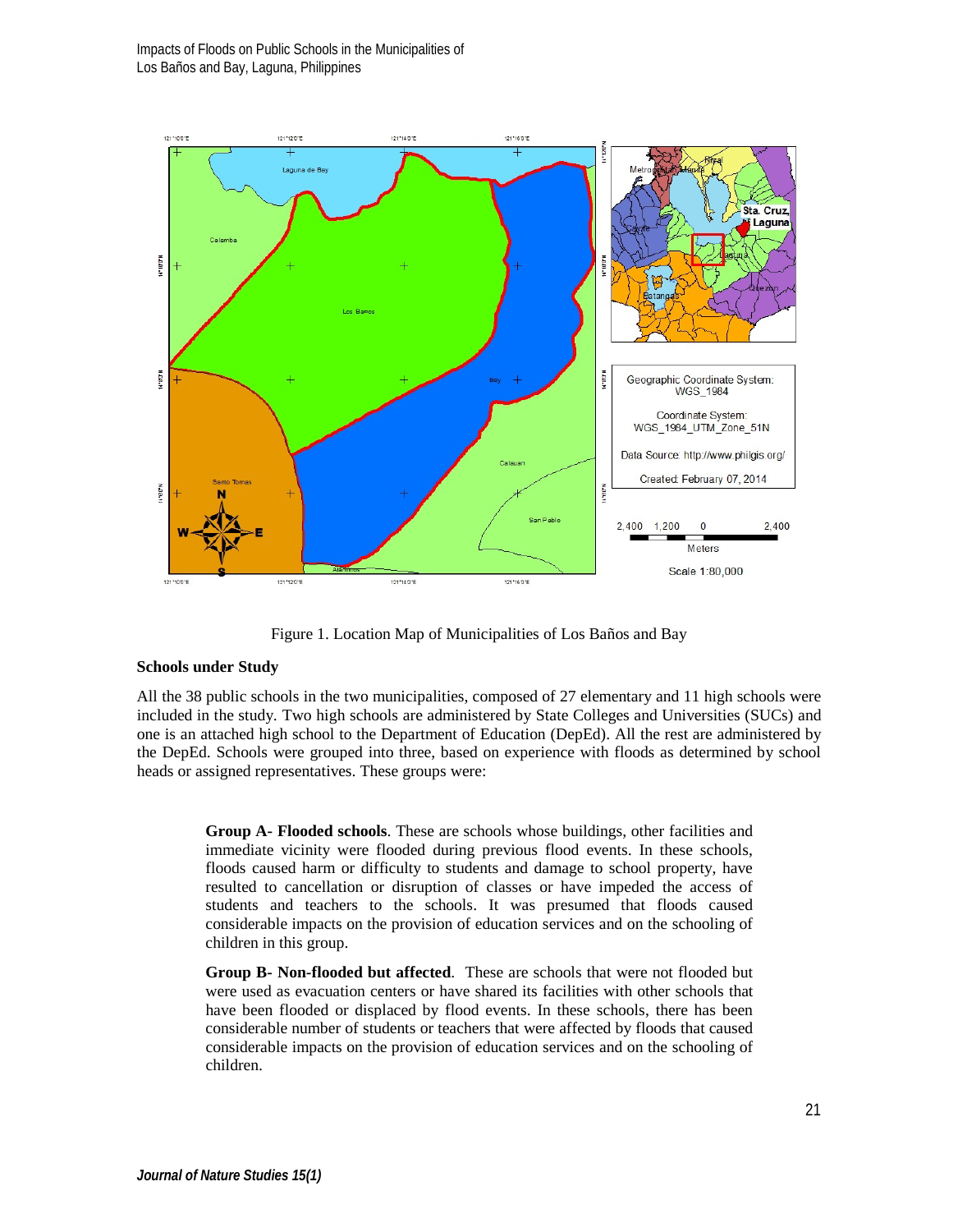**Group C- Non-flooded least affected**. These are schools that were not flooded during the previous events, not used as evacuation centers and did not accommodate other schools that were flooded or displaced by floods. Very few teachers' and students' families may have been affected by floods, thereby causing minimal effects on the provision of educational services and on the schooling of children.

Codes were provided to identify each school. Codes starting with ES and HS refer to public school run by DepEd in the elementary and high school levels, respectively. Those starting with NDAHS refer to non-DepEd administered high schools.

#### **Research Design**

This study employed eclectic methods to describe the impacts of floods on the schools under study. Data were gathered through survey, key informant interviews, focused group discussions, and desk research by way of gathering school records on drop-out rates and reports on damage and other effects of floods on schools and the community.

### **Sampling Method**

Survey respondents were chosen through random sampling. The 38 schools were stratified into the three groups (A, B and C) differentiating between elementary and high school. From each school, four teachers were randomly selected from among those who have been in active service during the occurrence of flood events in the municipalities. An additional respondent was included for schools in each stratum with the most number of teachers. A total of 157 teachers were selected representing 20 percent of the 779 public school teachers who were still in active service in the same school when the most recent flood in 2012 occurred. Table 1 presents the number of teachers surveyed (N) and the corresponding percentages for the different strata.

| <b>SCHOOL CLASSIFICATION</b>   |                          |    |                |                          |    |         |                          |    |               | <b>TOTAL</b>             |     |               |
|--------------------------------|--------------------------|----|----------------|--------------------------|----|---------|--------------------------|----|---------------|--------------------------|-----|---------------|
| <b>Group A</b><br><b>LEVEL</b> |                          |    | <b>Group B</b> |                          |    |         | Group C                  |    |               |                          |     |               |
|                                | No. of<br><b>Schools</b> | N  | $\frac{0}{0}$  | No. of<br><b>Schools</b> | N  | $\%$    | No. of<br><b>Schools</b> | N  | $\frac{6}{9}$ | No. of<br><b>Schools</b> | N   | $\frac{6}{9}$ |
| Elementary                     | 12                       | 48 | 43.6           | 11                       | 45 | 40.9    | $\overline{4}$           | 17 | 15.5          | 27                       | 110 | 70.9          |
| High<br>School                 | 3                        | 13 | 27.7           | 6                        |    | 25 53.2 | $\overline{c}$           | 9  | 19.1          | 11                       | 47  | 29.1          |
| <b>All Levels</b>              | 15                       | 61 | 38.8           | 17                       | 70 | 44.6    | 6                        | 26 | 16.6          | 38                       | 157 | <b>100</b>    |

Table 1. Number of schools and teacher respondents in each school group

Group A- Flooded; Group B- Non-flooded but affected; Group C- Non-flooded least affected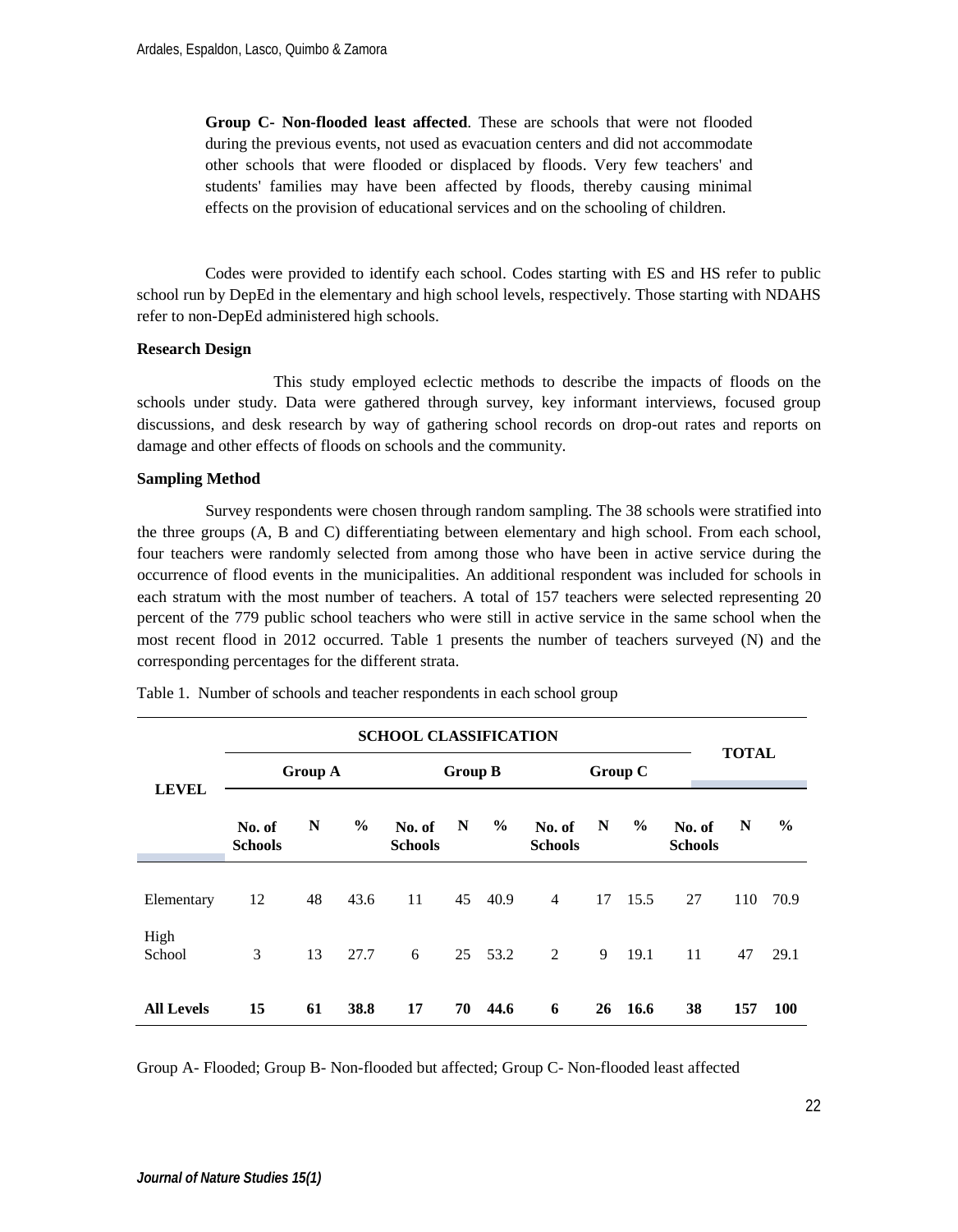Twelve DepEd and LGU officials were chosen as key informants to provide overall background on the flood events in the province and in the two municipalities. Included were the provincial and municipal disaster risk reduction management officers; representatives from the health and the social welfare and development offices at the provincial and municipal levels; the disaster risk reduction and management coordinator (DRRMC) of the division of Laguna; and the district supervisors of the schools in the two municipalities. Sixteen school heads were chosen to provide detailed information on the conditions in their respective schools. School heads chosen were from the different school groups, the four schools where FGD was conducted and the DRRM coordinators of each district.

Focused group discussions were conducted with four groups of 12 students. The preferred student participants were those who experienced flooding in school more than once, those from households flooded for more than a month, those who moved to evacuation centers for more than a week and a representative of the student body. Similarly, FGD sessions were also held with four groups composed of teachers and parents preferably those who were flooded for more than a month and whose families moved to evacuation centers for more than a week; the barangay chairman or his representative/s; representatives of the Parent Teachers Association or Alumni Association; and, representatives of community-based organization. The schools for the FGDs were selected to represent one flooded public elementary and one flooded public high school from each municipality. The elementary schools, identified by their school codes were ES108211 and ES108314 while the high schools were HS301262 and NDAHS001.

### **Instrumentation**

A survey questionnaire was developed and pretested with 24 teachers from schools in the city of Calamba who have experienced similar conditions as those in the different school groups in the study area. KII and FGD guides with questions tailored for the specific informant and discussants were prepared.

A Sony CD-PX312 voice recorder was used to record the proceedings of the KIIs and the FGDs. Video recordings of the FGDs were done using a Sony HDR-210 Handycam and photo documentation of the different parts of the study was done using an Olympus Digital Camera Model VG-190. These were done upon the approval of the participants.

### **Procedure**

Permission from DepEd and LGUs was obtained to conduct the study. Letters endorsed or noted by district supervisors were distributed to the different schools. KIIs were done personally by the researcher. School heads chosen as key informants were interviewed by the researcher, simultaneously with the survey of teachers in each school conducted by trained enumerators. Consents were sought from the parents of the students and letters of invitation were sent to other prospective FGD participants. FGD sessions were held in the school premises, with each session lasting for not more than 90 minutes. Data were gathered from March to October 2013.

### **Data Analysis**

The recorded KII and FGD sessions were transcribed and analyzed based on content. Entries in the transcripts were classified into themes or categories. The entries were organized and synthesized depending on their relevance to the study.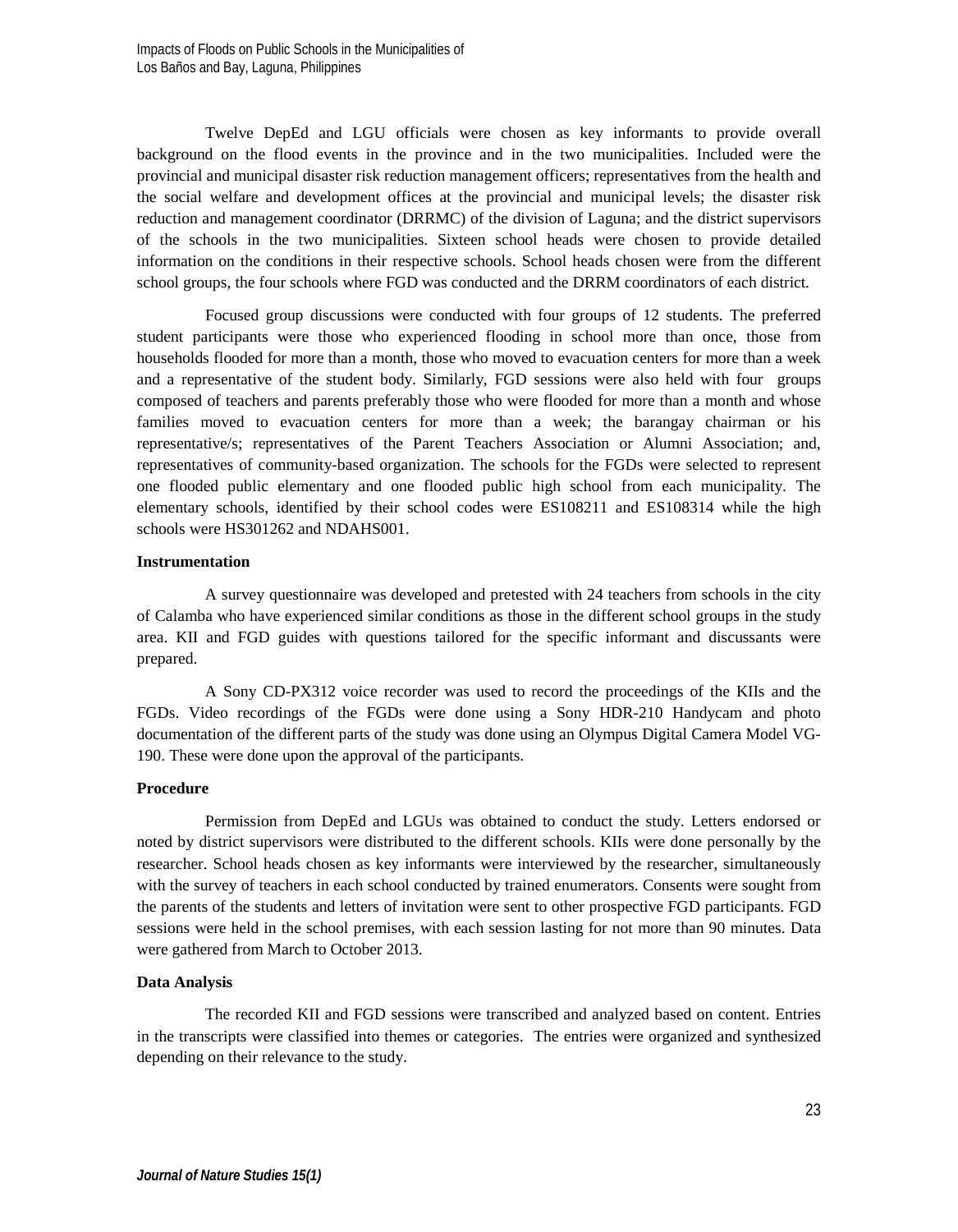Descriptive statistics were used to analyze quantitative data using the Statistical Package for the Social Sciences (SPSS Version 20) software. Frequency of responses, percentages and means were used to describe the data obtained from the survey of teachers. Graphical comparison of the average annual drop-out rate across the different school groups were done each for the elementary and high school level. Similar comparison was made for the elementary and high school levels combined.

### **RESULTS AND DISCUSSION**

### **Effect of floods on the school**

DepEd officials from the division and district levels reported that floods in their respective areas have tremendous impact on schools. Schools in lakeshore barangays of Bay which include ES164502, ES108207, ES108211, ES108208 and HS301262, were inundated in 2009 and 2012. Meanwhile, similar schools in Los Baños which are ES108314, ES108310 and ES108311 and NDAHS001, were likewise flooded during these events (Fig.2).



ES164502 (Bay)\* HS301262 (Bay)\* ES108314 (Los Baños)\*\*

Figure 2. Photographs of five schools in Bay and one in Los Banos, Laguna that were flooded in 2012. Photograph by NV Advento\* and G. Inciong\*\* used with permission

 Other schools like ES108205, ES108206, ES108210, ES108200 and NDAHS003 in Bay; and ES108302 in Los Baños were also severely damaged by flash floods in 2006. This was due to the breaching and overflowing of major rivers due to Typhoon *Milenyo*.

In Bay, ES108202, ES108203, ES108210, ES108200 and HS307930 were used as evacuation centers. Despite being flooded, ES164502, ES108207, ES108211 and HS301262, were not spared and were still used as evacuation centers (Table 2). Similarly, ES108308, ES108303, ES108304, ES108313 and ES108306 were used as evacuation centers in Los Baños while ES108310 and ES108311 still served as evacuation centers despite being flooded. ES108306 was temporarily used as evacuation center only at night, in fear of possible flash flood in the area.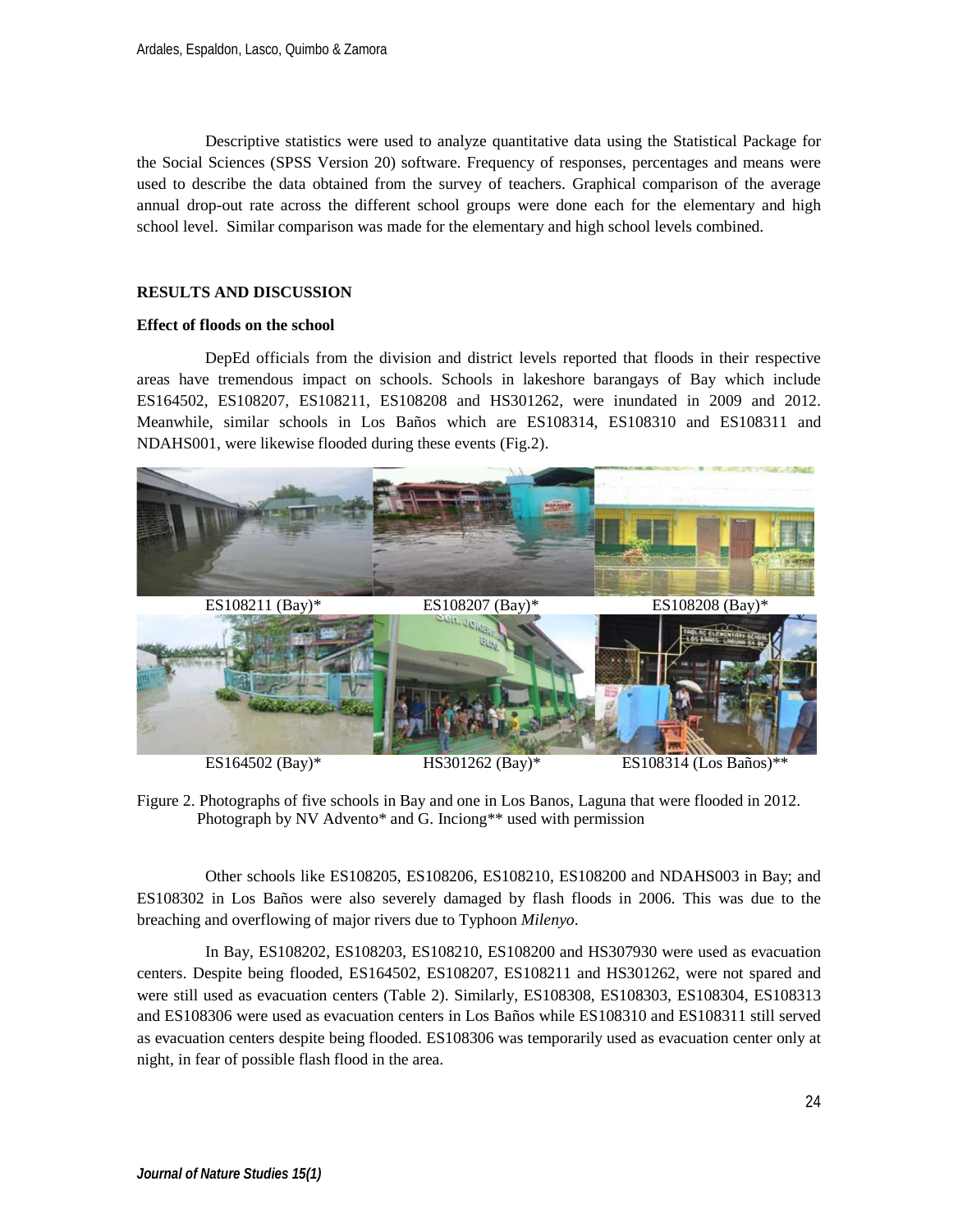|                                                     | <b>BAY DISTRICT*</b>      |                                 | <b>LOS BAÑOS DISTRICT**</b>                         |                           |                                 |  |  |  |  |
|-----------------------------------------------------|---------------------------|---------------------------------|-----------------------------------------------------|---------------------------|---------------------------------|--|--|--|--|
| <b>School</b><br><b>Evacuation</b><br><b>Center</b> | No. of<br><b>Families</b> | <b>Total</b><br><b>Evacuees</b> | <b>School</b><br><b>Evacuation</b><br><b>Center</b> | No. of<br><b>Families</b> | <b>Total</b><br><b>Evacuees</b> |  |  |  |  |
| HS301262                                            | 89                        | 357                             | ES108303                                            | 115                       | 470                             |  |  |  |  |
| ES108211                                            | 11                        | 51                              | ES108314                                            | 56                        | 259                             |  |  |  |  |
| ES108210                                            | 155                       | 549                             | ES108313                                            | $\overline{7}$            | 25                              |  |  |  |  |
| ES164502                                            | $\overline{7}$            | 25                              | ES108310                                            | 31                        | 141                             |  |  |  |  |
| ES108203                                            | 136                       | 481                             | ES108308                                            | 67                        | 269                             |  |  |  |  |
| ES108202                                            | 164                       | 721                             | ES108304                                            | 51                        | 244                             |  |  |  |  |
| ES108200/<br>HS307930                               | 325                       | 1300                            | ES108306                                            | 39                        | 114                             |  |  |  |  |
| ES108207                                            | 6                         | 24                              | ES108311                                            | 65                        | 252                             |  |  |  |  |
| <b>TOTAL</b>                                        | 893                       | 3508                            | <b>TOTAL</b>                                        | 431                       | 1,774                           |  |  |  |  |

|  |  |  |  |  |  |  | Table 2. Number of Evacuees in School Evacuation Centers in the Bay and Los Baños Districts |
|--|--|--|--|--|--|--|---------------------------------------------------------------------------------------------|
|--|--|--|--|--|--|--|---------------------------------------------------------------------------------------------|

\* Report as of September 6, 2012 by Mr. Nazareth Advento, DRRMC, Bay District

\*\* Excerpt from report as of August 15, 2012 by Dr. Darwin Talambayan, DRRMC, Division of Laguna

About 84 percent of the survey respondents from the elementary and 68 percent from the high school level mentioned that floods affected the delivery of education services to their students (Table 3). As expected, most of these teachers were from flooded schools and non-flooded but affected schools while very few were from non-flooded least affected schools. Respondents from flooded elementary and high schools complained mainly of cancellation and disruption of regular classes, physical damages due directly to floods, and physical damages due to their school's conversion to an evacuation center.

|  | Table 3. Adverse effects of floods on schools that led to difficulty in the delivery of education services. |  |  |  |  |  |  |  |
|--|-------------------------------------------------------------------------------------------------------------|--|--|--|--|--|--|--|
|--|-------------------------------------------------------------------------------------------------------------|--|--|--|--|--|--|--|

| <b>ADVERSE EFFECTS</b>                                       | <b>GROUP A</b> |               | <b>GROUP B</b> |               | <b>GROUP C</b> |               | <b>TOTAL</b> |               |
|--------------------------------------------------------------|----------------|---------------|----------------|---------------|----------------|---------------|--------------|---------------|
| <b>BY LEVEL</b>                                              | <b>FREQ</b>    | $\frac{0}{0}$ | <b>FREO</b>    | $\frac{6}{9}$ | <b>FREO</b>    | $\frac{0}{0}$ | <b>FREO</b>  | $\frac{6}{9}$ |
| <b>Elementary</b>                                            | $N=48$         |               | $N=45$         |               | $N=17$         |               | $N = 110$    |               |
| Number of<br>respondents affected                            | 47             | 97.9          | 42             | 93.3          | 3              | 17.6          | 92           | 83.6          |
| <b>Effects on the</b><br>delivery of<br>education services * | $N=47$         |               | $N=42$         |               | $N=3$          |               | $N=92$       |               |
| Cancellation/disruptio<br>n of regular classes               | 46             | 97.9          | 35             | 83.3          | 3              | 100.0         | 84           | 91.3          |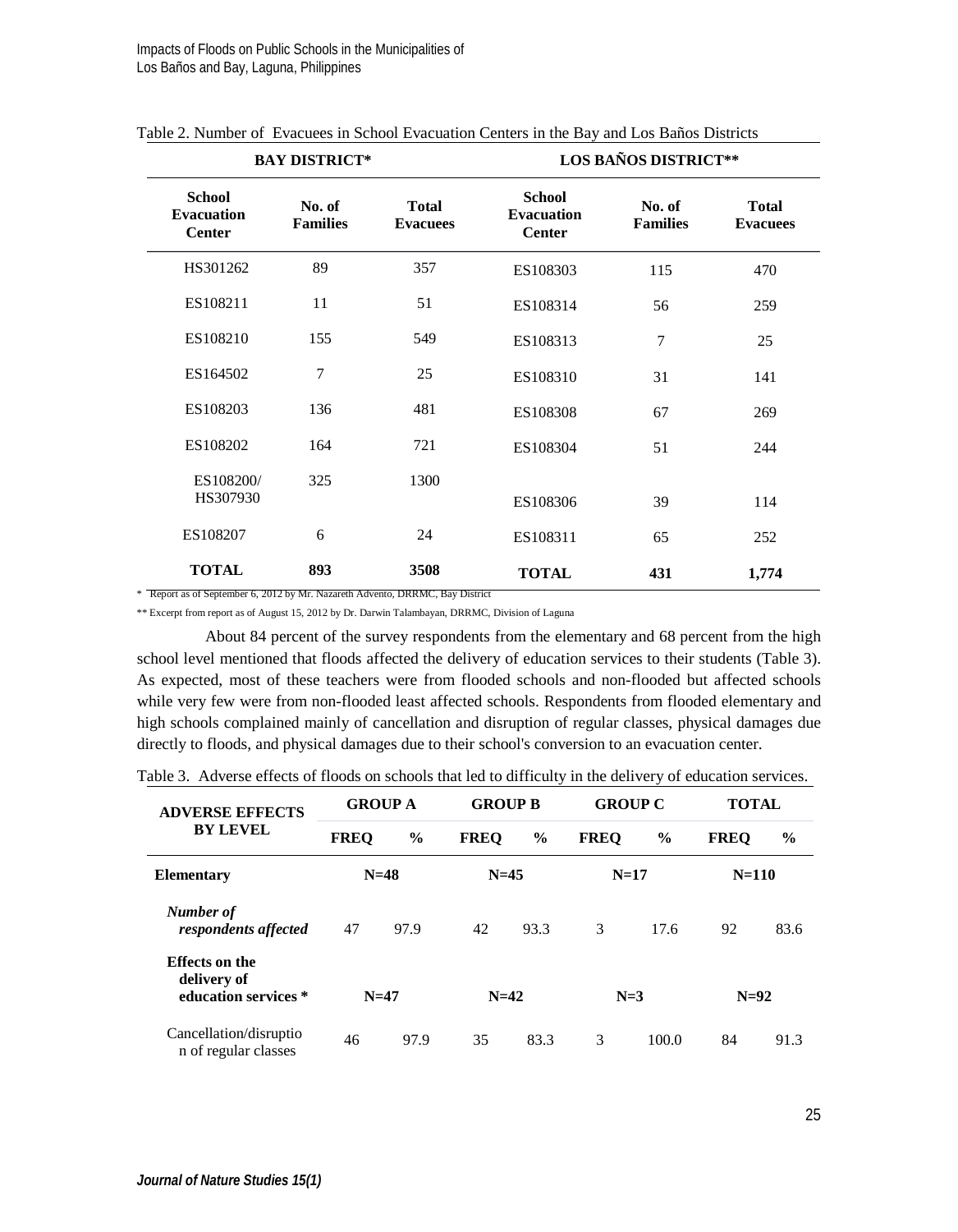# Table 3. Continued….

| <b>ADVERSE EFFECTS</b>                                                                                        | <b>GROUP A</b> |               | <b>GROUP B</b> |               | <b>GROUP C</b> |               | <b>TOTAL</b> |               |
|---------------------------------------------------------------------------------------------------------------|----------------|---------------|----------------|---------------|----------------|---------------|--------------|---------------|
| <b>BY LEVEL</b>                                                                                               | <b>FREQ</b>    | $\frac{0}{0}$ | <b>FREQ</b>    | $\frac{0}{0}$ | <b>FREQ</b>    | $\frac{0}{0}$ | <b>FREQ</b>  | $\frac{0}{0}$ |
| Damage to school<br>facilities, equipment<br>and educational<br>materials from being<br>an evacuation center. | 38             | 80.9          | 19             | 45.2          | $\mathbf{0}$   | 0.0           | 57           | 62.0          |
| Damage to school<br>infrastructure,<br>facilities and<br>equipment due to<br>floods.                          | 38             | 80.9          | $\overline{0}$ | 0.0           | $\mathbf{0}$   | 0.0           | 38           | 41.3          |
| Difficulties from<br>sharing facilities<br>with other schools                                                 | 16             | 34.0          | 16             | 38.1          | $\Omega$       | $0.0^{\circ}$ | 32           | 34.8          |
| <b>High School</b>                                                                                            | $N=13$         |               | $N=25$         |               | $N=9$          |               | $N=47$       |               |
| Number of<br>respondents affected                                                                             | 13             | 100.0         | 16             | 64.0          | 3              | 33.3          | 32           | 68.1          |
| <b>Effects on the delivery</b><br>of education services*                                                      | $N=13$         |               | $N=16$         |               | $N=3$          |               | N=32         |               |
| Cancellation/disruption<br>of regular classes                                                                 | 12             | 92.3          | 14             | 87.5          | 3              | 100.0         | 29           | 90.6          |
| Difficulties from<br>sharing facilities<br>with other schools                                                 | 3              | 23.1          | 6              | 37.5          | $\theta$       | $0.0^{\circ}$ | 9            | 28.1          |
| Damage to school<br>facilities, equipment<br>and educational<br>materials from being<br>an evacuation center. | 7              | 53.8          | $\mathbf{1}$   | 6.3           | $\mathbf{0}$   | 0.0           | 8            | 25.0          |
| Damage to school<br>infrastructure,<br>facilities and<br>equipment due to<br>floods.                          | 8              | 61.5          | $\overline{0}$ | 0.0           | $\mathbf{0}$   | 0.0           | 8            | 25.0          |

Group A- Flooded; Group B- Non-flooded but affected; Group C-flooded least affected

\* Multiple response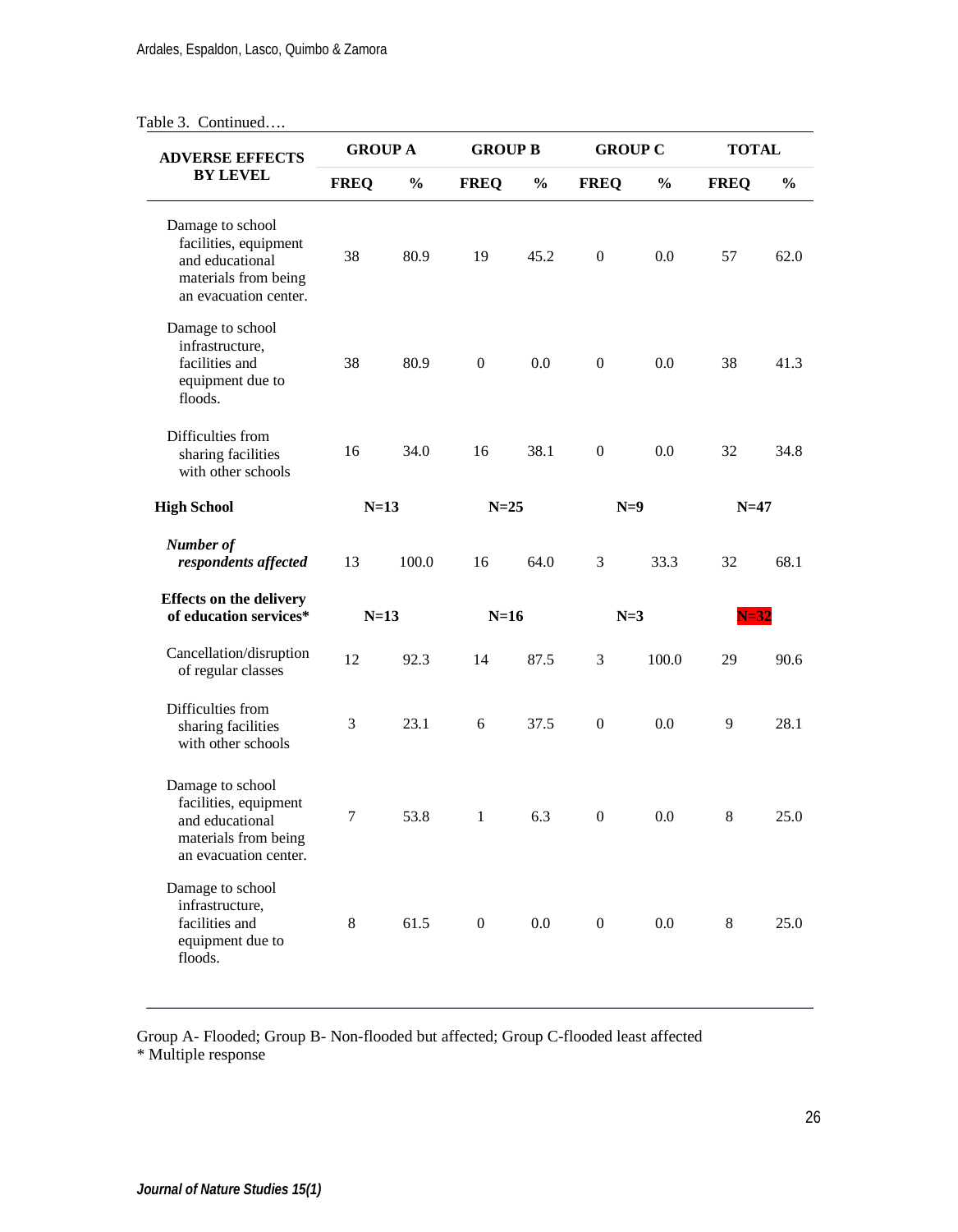Cancellation/disruption of regular classes was also the main problem in non-flooded but affected elementary and high schools. Other considerable effects mentioned in the survey were the physical damages due to the schools' use as evacuation center and difficulties in sharing of classrooms and facilities with seriously flooded schools. However, among the 16 high school teachers affected in this group, only one complained of damage to their school due to conversion to evacuation center. The schools in this group used as evacuation centers were mostly elementary schools except for HS307930.

Education officials and school heads reported that suspension of classes were declared during floods and extreme weather conditions. In addition, normal classes were disrupted in flooded schools, in schools that were converted to evacuation centers or in schools that shared their facilities with flooded schools since classes were done in shifts and the conditions were not conducive to learning.

Physical damages were also two-fold, These were caused by flood waters and by the evacuees. Most of the schools used as evacuation centers were practically devastated (Table 4). The KIIs and FGDs revealed that classrooms and facilities like toilets and lavatories were vandalized. School furniture, appliances, and equipment were either damaged or completely destroyed. Teaching materials, school records, reports, and documents were also ruined. Light bulbs, doorknobs and other room fixtures were destroyed and many were stolen.

| <b>SCHOOL</b> | <b>ROOMS</b> | <b>CHAIRS/</b><br><b>ARMCHAIRS</b> | <b>BOOKS (ALL</b><br><b>SUBJECTS</b> )                                       | <b>COMFORT</b><br><b>ROOMS</b> |
|---------------|--------------|------------------------------------|------------------------------------------------------------------------------|--------------------------------|
|               |              |                                    | Damage to Public Schools in the Bay District due to Floods*                  |                                |
| ES108211      | 8            | 225                                | 1,293                                                                        | 2                              |
| ES164502      | 8            | 680                                | 2,580                                                                        | 1                              |
| ES108208      | 8            | 29                                 | 404                                                                          | 1                              |
| ES108207      | 16           | 494                                | 2,481                                                                        | 1                              |
| <b>TOTAL</b>  | 40           | 1,428                              | 6,758                                                                        | 5                              |
|               |              |                                    | Damage to Public Schools in the Bay District from Use as Evacuation Centers* |                                |
| HS301262      | 21           | 260                                | 150                                                                          | 6                              |
| ES108200      | 41           | 62                                 | 1, 116                                                                       | 3                              |
| ES108202      | 23           | 350                                | 3,641                                                                        | 5                              |
| ES108203      | 4            | 130                                | $\Omega$                                                                     | 3                              |
| ES108210      | 5            | 93                                 | 11                                                                           | $\Omega$                       |

Table 4**.** Extent of Damage to School Properties due to Floods and use as Evacuation Centers in 2012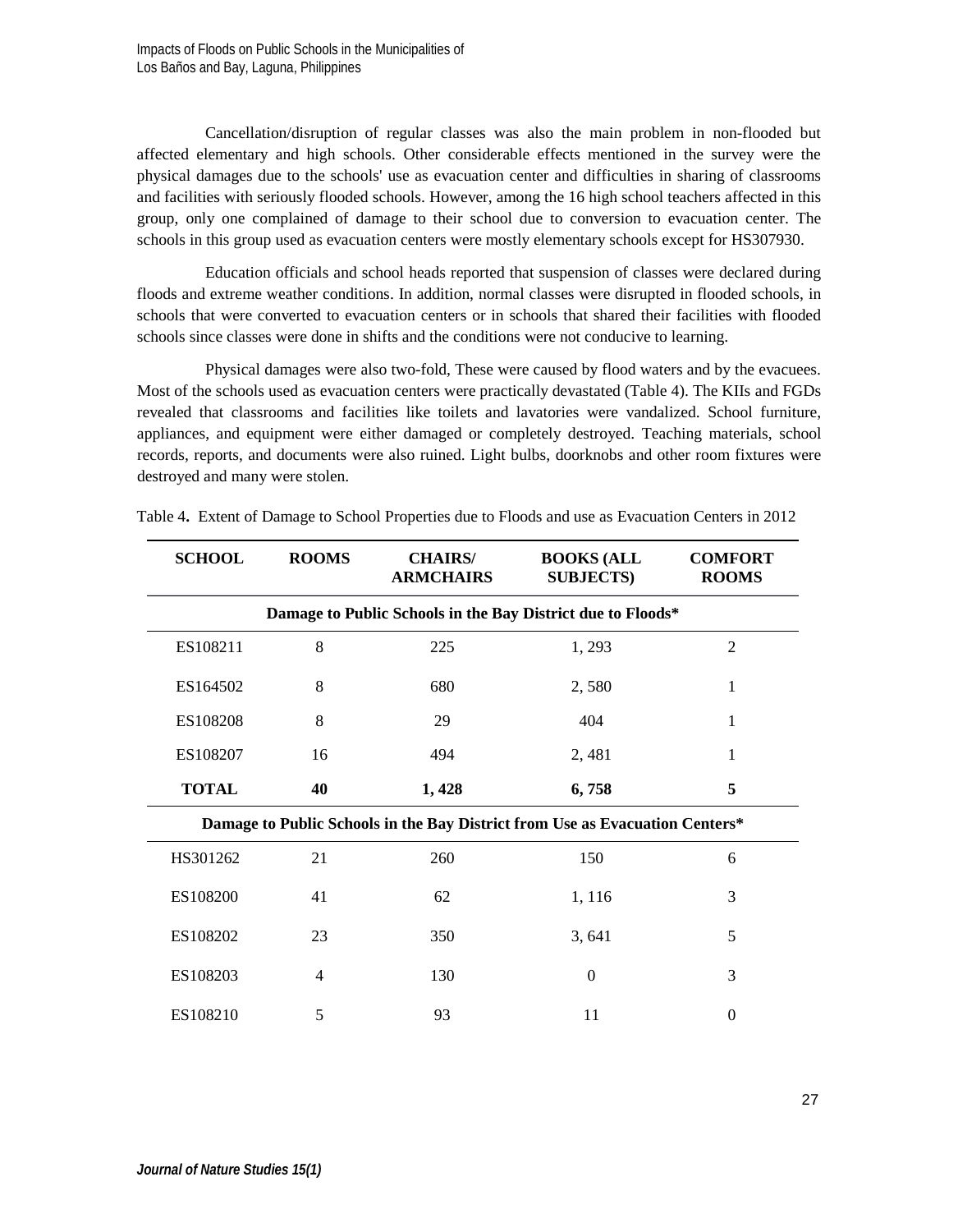|              |     |        | Damage to Public Schools in the Bay District from Use as Evacuation Centers* |    |
|--------------|-----|--------|------------------------------------------------------------------------------|----|
| ES108207     | 16  | 494    | 2,481                                                                        |    |
| ES164502     | 8   | 680    | 2,580                                                                        |    |
| ES108211     | 8   | 2250   | 1, 293                                                                       |    |
| <b>TOTAL</b> | 126 | 2, 294 | 11, 272                                                                      | 21 |

Table 4**.** Extent of Damage to School Properties … (Continued)

**Damage to Schools in the Los Baños District from Floods and Use as Evacuation Center\*\***

|                         | <b>Classroom</b> | <b>Furniture/Fixtures</b> | <b>Books</b> | Equipment |
|-------------------------|------------------|---------------------------|--------------|-----------|
| All Affected<br>Schools | 18               | 528                       | 6113         | 24        |

\* Report submitted by Mr. Nazareth Advento, Bay District DRRMC

\*\* Excerpt from report by Dr. Darwin Talambayan, DRRMC, Division of Laguna

School evacuation centers were made to hold more people beyond their capacities. Toilet facilities were not enough to provide the needs of all the evacuees, hence these often got clogged and damaged causing serious sanitation problems as people disposed their human waste improperly.

Maintaining discipline and order within the school evacuation center was also a problem. This was true especially in prohibiting drinking, smoking, gambling and other unwanted activities and imposing curfew. Some families even brought their pets, increasing the incidence of animal bites. Even the school vegetable gardens were not spared. There were even instances when school gates and classrooms were forcibly opened just to accommodate the evacuees. Electric and water consumption surged up as some evacuees brought their appliances with them, which led to the disconnection of power services in some schools.

A considerable number of teachers and school personnel were also affected by floods in their homes (Table 5). Aside from the challenges they have to face at home, they also encountered difficulties in coming to school. Exposure to floods also made teachers sick, forcing them to be absent from their classes. Students felt sorry for their teachers who were often preoccupied with problems due to floods both in school and at home. The effects of floods on teachers were reflected in their delivery of instruction. Students said some teachers tended to be ill-tempered while some just kept on giving homework.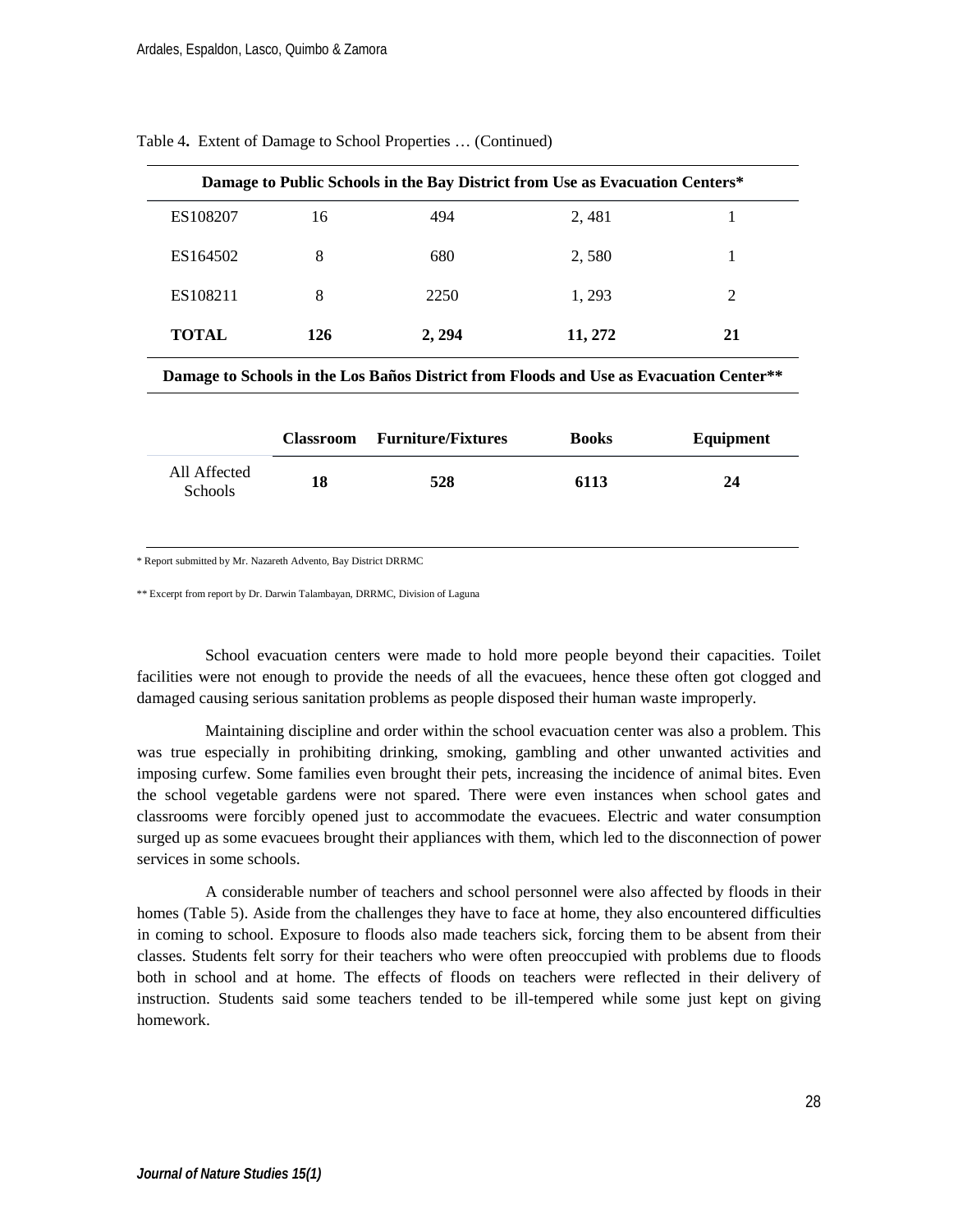| <b>SCHOOL DISTRICT</b> | <b>NO. SCHOOL PERSONNEL</b><br><b>AFFECTED</b> |
|------------------------|------------------------------------------------|
| Bay District*          | 53                                             |
| Los Banos District**   | 30                                             |
| <b>TOTAL</b>           | 83                                             |

Table 5. School personnel of Bay and Los Baños districts affected by floods in their homes

Source: \* Report submitted by Mr. Nazareth Advento, Bay District DRRMC

\*\* Excerpt from the DRRMC Division of Laguna report by Dr. Darwin S. Talambayan,

Both high schools where the FGDs were conducted were less seriously damaged by floods since the buildings of HS301262 are elevated higher than ground level while the area of NDAHS001 is located at the side of a hill. But since the surrounding area was inundated, students and teachers in both schools had difficulty in coming to school. HS301262 was also seriously vandalized by evacuees, leaving the students and teachers to fully clean and disinfect the school for several weeks. The conditions in NDAHS001 during the 2009 floods became very non-conducive to learning when classes in the college level were all held in their area. This was because their college campus was inundated for several months.

#### **Problems in the Delivery of Education Services**

The major problem encountered in teaching in both flooded and non-flooded schools were the lack of time to finish all the lessons and poor motivation and concentration of students (Table 6). Lack of classrooms and shortage of teaching materials were greater problems in flooded schools than non-flooded but affected schools. This was because, in addition to the damage from floods, many of the inundated schools were also used as evacuation centers. A considerable number of teachers also complained of difficulty in preparing lessons due to the effect of floods on their family since they also have to attend to the needs of their family and home.

| <b>PROBLEMS</b>                                      | <b>GROUP A</b> |      | <b>GROUP B</b> |               | <b>GROUP C</b> |               | <b>TOTAL</b> |               |
|------------------------------------------------------|----------------|------|----------------|---------------|----------------|---------------|--------------|---------------|
| <b>ENCOUNTERED</b><br><b>BY LEVEL</b>                | <b>FREO</b>    | $\%$ | <b>FREO</b>    | $\frac{6}{9}$ | <b>FREO</b>    | $\frac{6}{9}$ | F            | $\frac{6}{9}$ |
| <b>Elementary</b>                                    | $N=48$         |      | $N=45$         |               | $N=17$         |               |              | $N = 110$     |
| Number of respondents<br>who encountered<br>problems | 47             | 97.9 | 33             | 73.3          | 1              | 5.9           | 81           | 73.6          |
| <b>Problems encountered</b><br>in teaching*          | $N=47$         |      | $N=33$         |               | $N=1$          |               |              | $N = 81$      |
| Lack of time to finish<br>all the lessons            | 40             | 85.1 | 24             | 72.7          | 1              | 100.0         | 65           | 80.2          |

Table 6. Problems in teaching encountered by respondents due to floods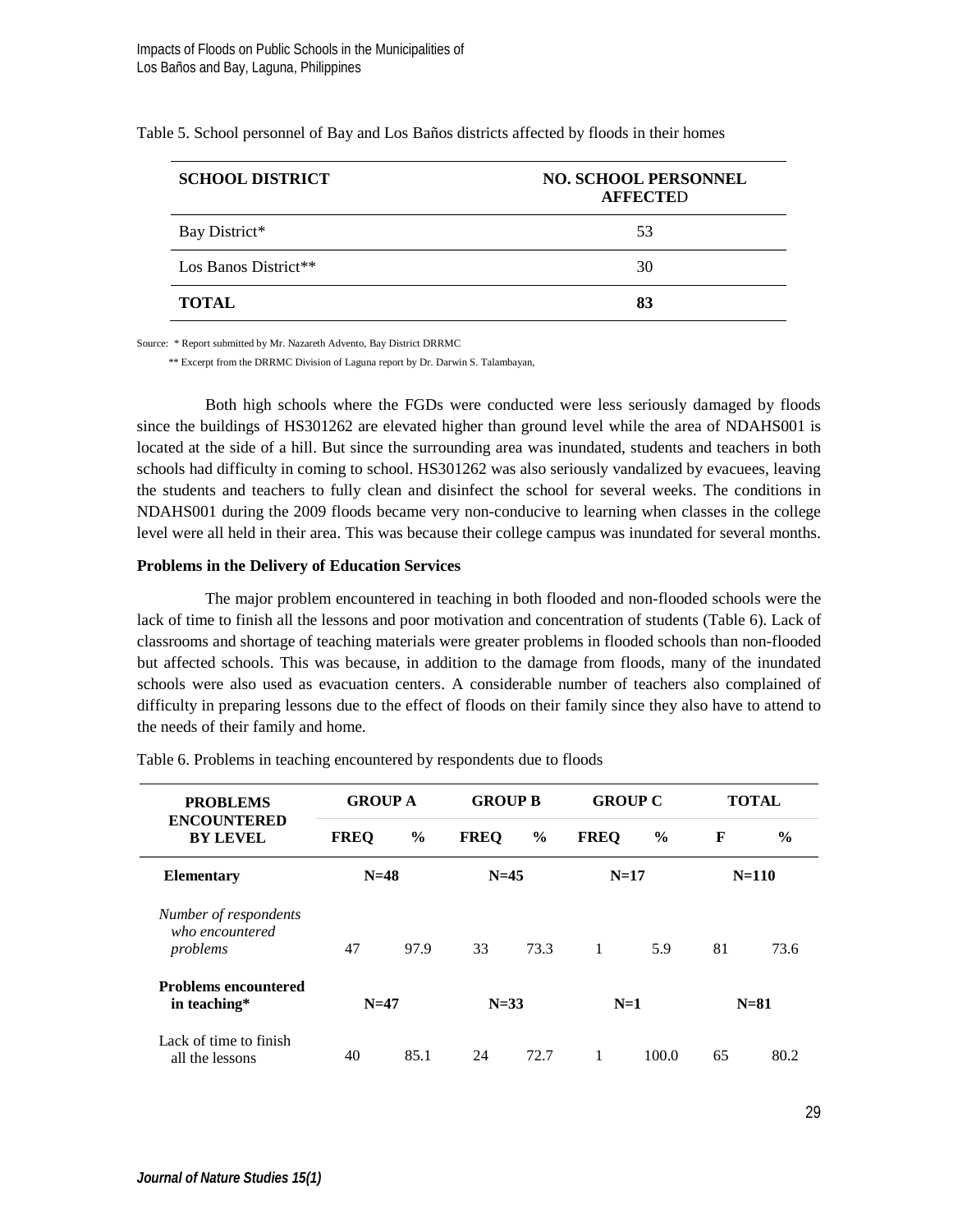| <b>PROBLEMS</b>                                                                    | <b>GROUP A</b> |               | <b>GROUP B</b> |               | <b>GROUP C</b> |               | <b>TOTAL</b> |               |
|------------------------------------------------------------------------------------|----------------|---------------|----------------|---------------|----------------|---------------|--------------|---------------|
| <b>ENCOUNTERED</b><br><b>BY LEVEL</b>                                              | <b>FREQ</b>    | $\frac{0}{0}$ | <b>FREO</b>    | $\frac{0}{0}$ | <b>FREO</b>    | $\frac{6}{6}$ | F            | $\frac{0}{0}$ |
| <b>Problems encountered</b><br>in teaching*                                        | $N=47$         |               | $N=33$         |               | $N=1$          |               | $N=81$       |               |
| Poor motivation/<br>concentration of<br>students                                   | 32             | 68.1          | 21             | 63.6          | $\mathbf{1}$   | 100.0         | 54           | 66.7          |
| Lack of classrooms                                                                 | 35             | 74.5          | 18             | 54.5          | $\mathbf{0}$   | 0.0           | 53           | 65.4          |
| Lack of teaching<br>materials                                                      | 35             | 74.5          | 11             | 33.3          | $\overline{0}$ | 0.0           | 46           | 56.8          |
| Difficulty in preparing<br>lessons due to the<br>effect of floods on<br>own family | 19             | 40.4          | 5              | 15.2          | $\mathbf{1}$   | 100.0         | 25           | 30.9          |
| <b>High School</b>                                                                 | $N=13$         | $N=25$        | $N=9$          | $N=47$        |                |               |              |               |
| Number of respondents<br>who encountered<br>problems                               | 13             | 100.0         | 17             | 68.0          | $\overline{4}$ | 44.4          | 34           | 72.3          |
| <b>Problems encountered</b><br>in teaching*                                        | $N=13$         | $N=17$        | $N=4$          | $N=34$        |                |               |              |               |
| Lack of time to finish<br>all the lessons                                          | 11             | 84.6          | 9              | 52.9          | 3              | 75.0          | 23           | 67.6          |
| Poor motivation/<br>concentration of<br>students                                   | 6              | 46.2          | 12             | 70.6          | $\mathbf{1}$   | 25.0          | 19           | 55.9          |
| Lack of classroom                                                                  | 10             | 76.9          | $\overline{4}$ | 23.5          | $\overline{0}$ | 0.0           | 14           | 41.2          |
| Lack of teaching<br>materials                                                      | $\tau$         | 53.8          | $\overline{4}$ | 23.5          | $\overline{c}$ | 50.0          | 13           | 38.2          |
| Difficulty in preparing<br>lessons due to the<br>effect of floods on<br>own family | $\mathbf{1}$   | 7.7           | 6              | 35.3          | $\mathbf{1}$   | 25.0          | 8            | 23.5          |

Group A- Flooded; Group B- Non-flooded but affected; Group C-flooded least affected \* Multiple response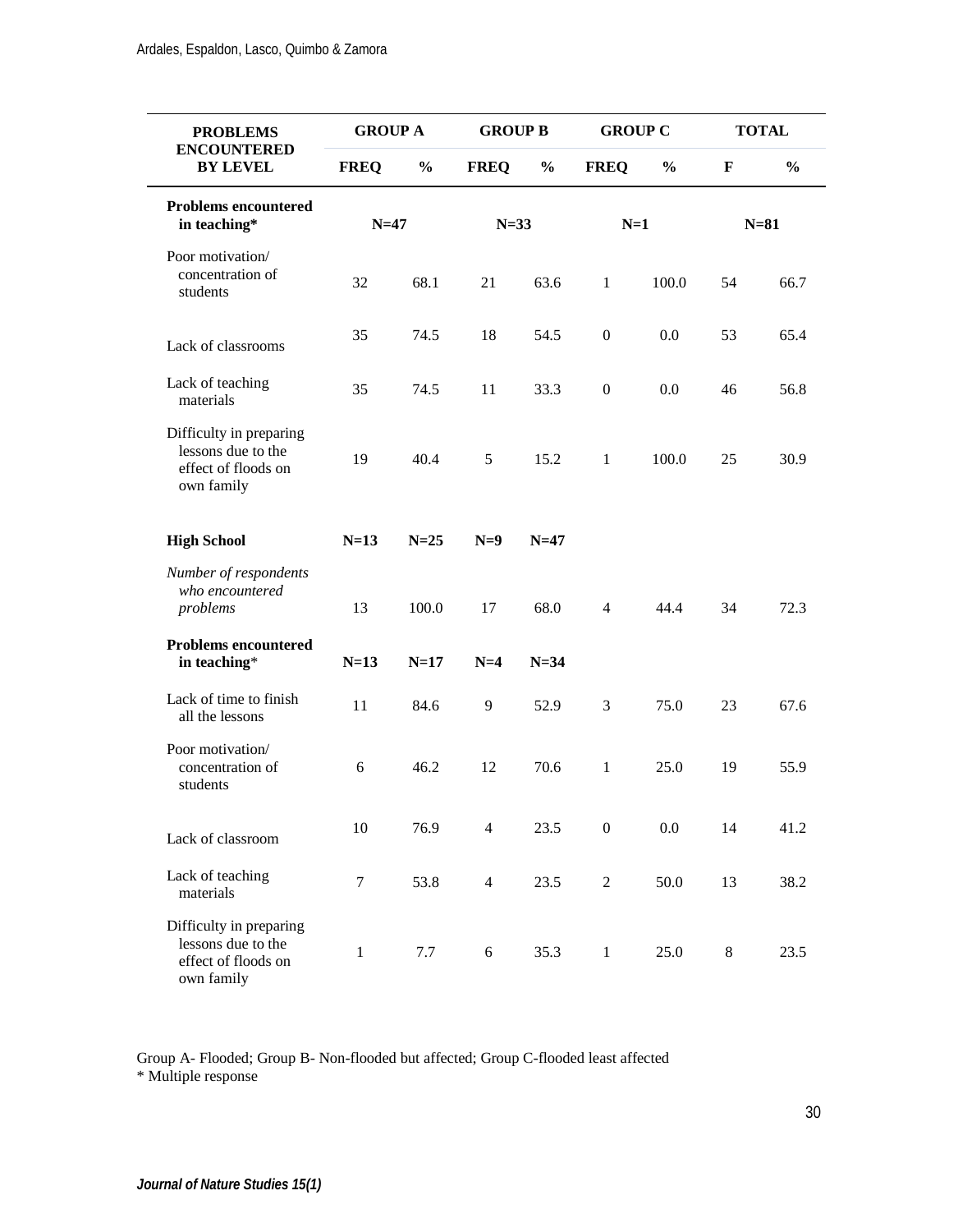### **Lack of time to finish all lessons**

Classes in schools affected by the flash floods of Typhoon *Milenyo* had to be cancelled for at least one week to provide time for cleaning and restoration. Classes in schools flooded by *Ondoy* and *Habagat* also had to be cancelled for almost the same number of days to recover damaged materials, plan and coordinate the resumption of classes either in their school or in alternative locations. Even nonflooded least affected schools were also affected by cancellation of classes declared for the entire province.

Many teachers and students in flooded and in school evacuation centers, complained that holding classes in shifts resulted to learning only half of what they were supposed to cover. Students also spent a lot of time cleaning the rooms from the filth due to floods and those left by the evacuees.

### **Poor motivation and concentration of students**

Even alternative areas provided for flooded schools to continue their classes were very inconvenient. Aside from being hot and crowded, they usually have no wall partitions to separate classes. In school evacuation centers, aside from the dirty surroundings, the place was also very noisy. Teachers had to raise their voices to be heard, which oftentimes, distracted other classes. The poor conditions were even aggravated by the lack of power and water supply. Poor motivation in non-flooded least affected schools, on the other hand, is common even without floods.

### **Lack of classrooms**

School heads from flooded schools had to look for alternative places or had to deal with a very limited area to hold classes as some flooded schools were even used as evacuation centers. Some evacuees in ES108303 in Los Baños even stayed up to March, the following year, after the monsoon floods in 2012. Many of the schools used as evacuation centers held classes in their covered basketball courts since the rooms were filled with the evacuees' belongings.

### **Shortage of teaching materials**

Books, visual aids and other teaching materials and even school furniture were damaged, not only by floods, but also by evacuees in school evacuation centers. These materials were even used as fuel for cooking, for toilet and for disposing human wastes. Shortage of teaching materials in non-flooded least affected schools, however, may not be due to floods but may be indications of the need to provide more teaching resources to these schools.

### **Difficulty in preparing lessons due to the effect of floods on teachers' homes**

Aside from the difficulty in coming to school, teachers whose families were affected by floods had to exert extra effort to prepare their lessons over and above the usual workload assigned to each of them. Lack of electricity made preparation of lessons even more difficult. There was also the greater need for some to repair their damaged house and properties.

### **Effect on Floods on the Schooling of Children**

As high as 87 percent of all the 110 elementary and 70 percent of all the 47 high school teachers surveyed reported that the floods have affected the schooling of their students (Table 7). More teachers from flooded schools reported adverse effects on the schooling of their students than those from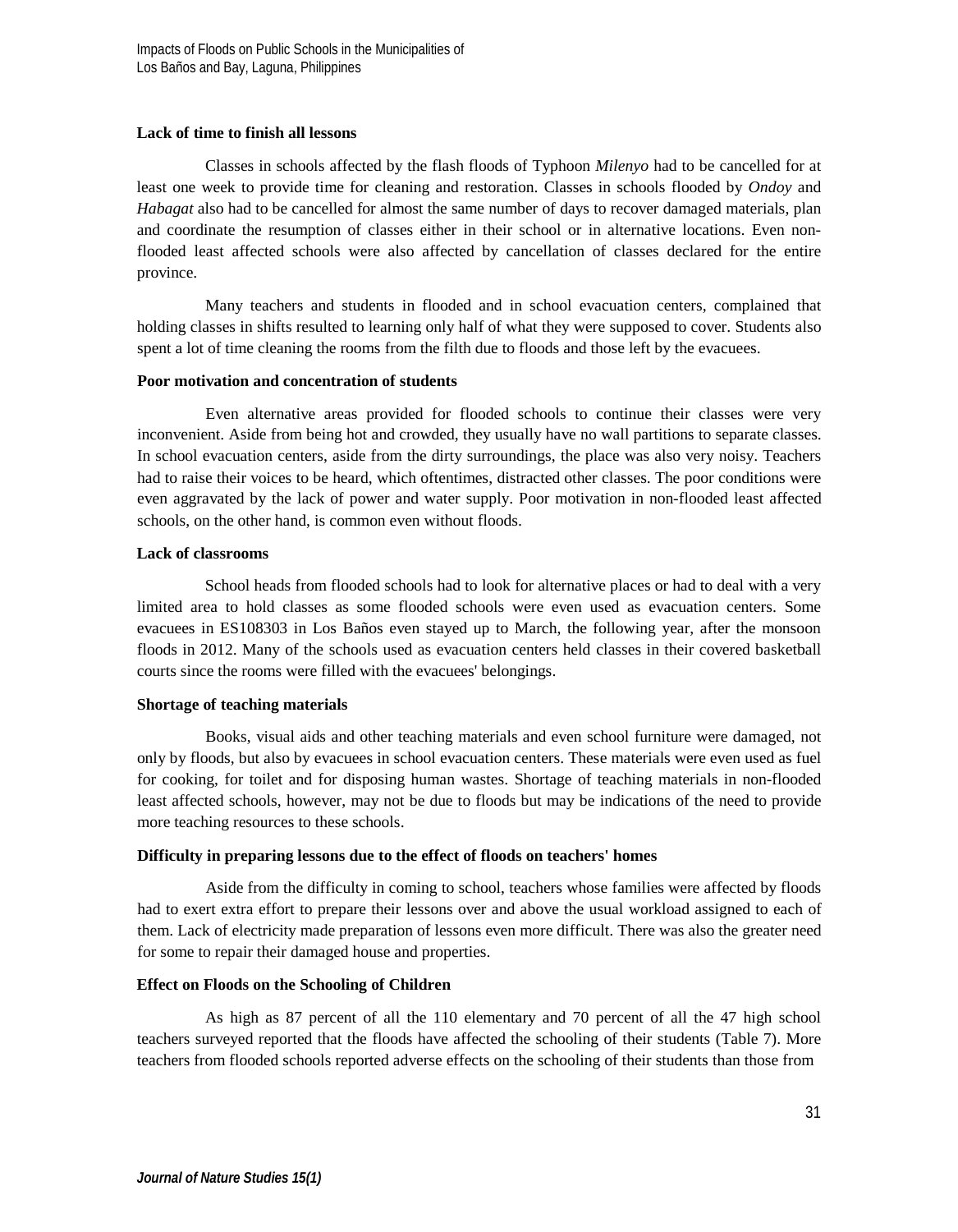the non-flooded school groups. The most common effects of floods on the schooling of both elementary and high school students across school groups were absenteeism followed by poor school performance. Only about a quarter of teachers from flooded schools and very few from the non-flooded schools, especially at the high school level, reported an increase in the drop-out rate due to floods.

| <b>EFFECTS ON</b><br><b>SCHOOLING</b><br><b>BY LEVEL</b>                         | <b>GROUP A</b> |               | <b>GROUP B</b> |               | <b>GROUP C</b> |               | <b>TOTAL</b> |               |
|----------------------------------------------------------------------------------|----------------|---------------|----------------|---------------|----------------|---------------|--------------|---------------|
|                                                                                  | <b>FREO</b>    | $\frac{0}{0}$ | <b>FREO</b>    | $\frac{0}{0}$ | <b>FREO</b>    | $\frac{0}{0}$ | <b>FREO</b>  | $\frac{0}{0}$ |
| <b>Elementary</b>                                                                | $N=48$         |               | $N=45$         |               | $N=17$         |               | $N = 110$    |               |
| <b>Number of respondents</b><br>with students whose<br>schooling was<br>affected | 47             | 97.9          | 37             | 82.2          | 12             | 70.6          | 96           | 87.3          |
| Effects on schooling of<br>students *                                            | $N=47$         |               | $N=37$         |               | $N=12$         |               | $N=96$       |               |
| Increased absenteeism                                                            | 45             | 95.7          | 36             | 97.3          | 12             | 100.0         | 93           | 96.9          |
| Low scores/class<br>performance                                                  | 33             | 70.2          | 20             | 54.1          | 7              | 58.3          | 60           | 62.5          |
| Increased drop-out rate                                                          | 12             | 25.5          | $\overline{7}$ | 18.9          | $\mathbf{1}$   | 8.3           | 20           | 20.8          |
| <b>High School</b>                                                               | $N=13$         |               | $N=25$         |               | $N=9$          |               | $N=47$       |               |
| <b>Number of respondents</b><br>with students whose<br>schooling was<br>affected | 11             | 84.6          | 19             | 76.0          | 3              | 33.3          | 33           | 70.2          |
| Effects of floods on<br>schooling of students<br>$\ast$                          | $N=11$         |               | $N=19$         |               | $N=3$          |               | $N=33$       |               |
| Increased absenteeism                                                            | 10             | 90.9          | 18             | 94.7          | 3              | 100.0         | 31           | 93.9          |
| Low scores/class<br>performance                                                  | 5              | 45.5          | 14             | 73.7          | $\overline{c}$ | 66.7          | 21           | 63.6          |
| Increased drop-out rate                                                          | 3              | 27.3          | $\mathbf{0}$   | 0.0           | $\theta$       | 0.0           | 3            | 9.1           |

Table 7. Effects of floods on the schooling of children

Group A- Flooded; Group B- Non-flooded but affected; Group C- Non-flooded least affected \* Multiple response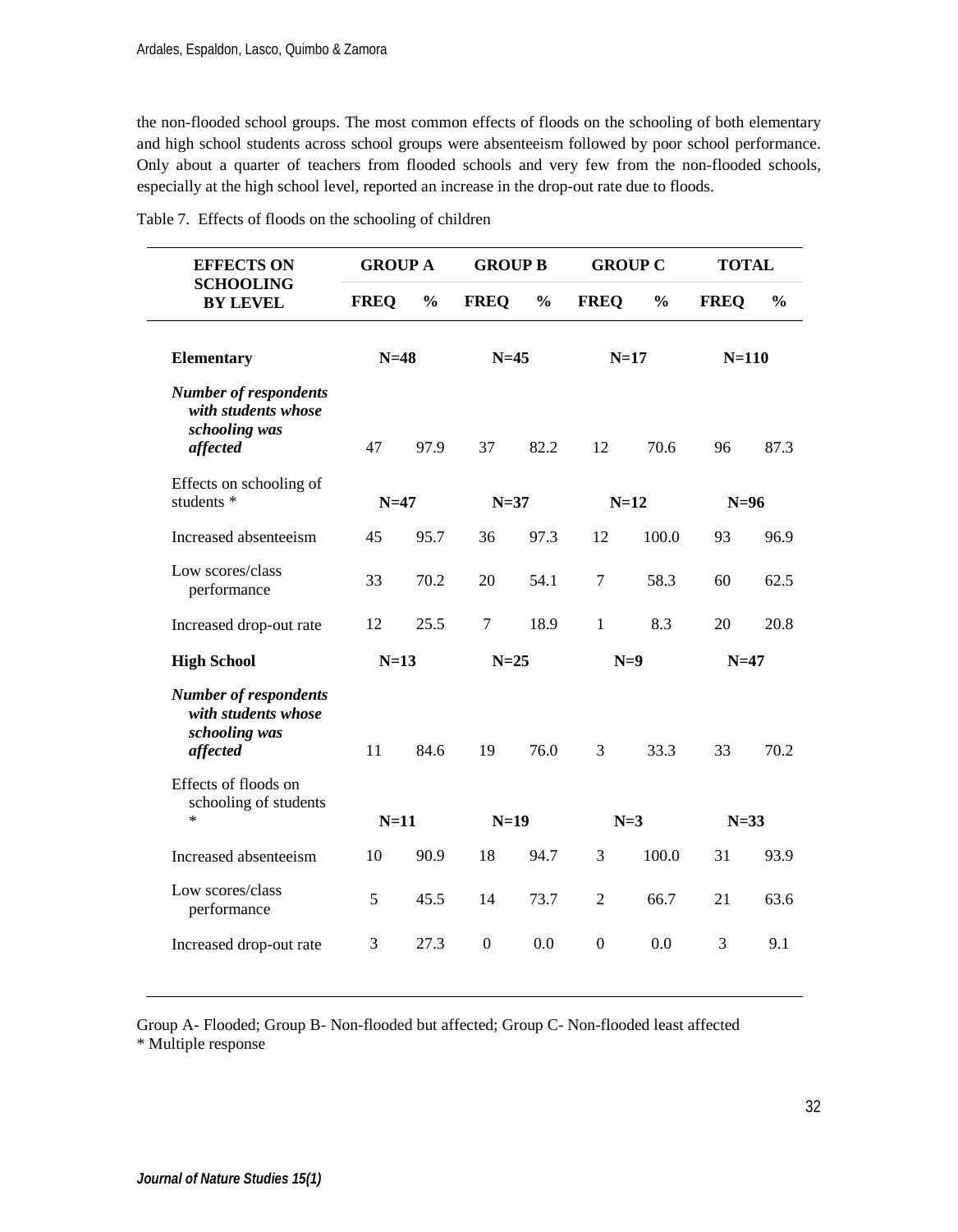### **Increased absences**

The reasons for the increase in absences derived from the survey as well as in the KIIs and FGDs were grouped into three. These were: (1) floods and adverse weather hindered students from going to school; (2) students had to absent themselves due to the effects of floods on the households; and (3) lack of motivation to go to school (Table 8).

| <b>REASONS FOR</b><br><b>INCREASED</b><br><b>ABSENTEEISM</b> | <b>GROUP A</b> |               | <b>GROUP B</b> |               | <b>GROUP C</b> |               | <b>TOTAL</b> |               |
|--------------------------------------------------------------|----------------|---------------|----------------|---------------|----------------|---------------|--------------|---------------|
|                                                              | <b>FREQ</b>    | $\frac{0}{0}$ | <b>FREO</b>    | $\frac{0}{0}$ | <b>FREO</b>    | $\frac{6}{9}$ | <b>FREO</b>  | $\frac{6}{9}$ |
| <b>All Levels</b>                                            | $N = 55$       |               | $N = 54$       |               | $N=15$         |               | $N = 124$    |               |
| Floods and adverse<br>weather<br>hindered<br>schooling       | 20             | 36.4          | 25             | 46.3          | 11             | 73.3          | 56           | 45.2          |
| Effect of floods on<br>households                            | 20             | 36.4          | 16             | 29.6          | $\overline{2}$ | 13.3          | 38           | 30.6          |
| Lack of motivation                                           | 8              | 14.5          | 6              | 11.1          | $\mathbf{0}$   | 0.0           | 14           | 11.3          |
| No reason given                                              | 7              | 12.7          | 7              | 13.0          | $\overline{c}$ | 13.3          | 16           | 12.9          |

Table 8. Reasons for increased absences due to floods

Group A- Flooded; Group B Non-flooded but affected; Group C- Non-flooded least affected

Parents were hesitant to let their children go to school especially during heavy rains and typhoons due to difficulties and risks especially if they had to cross flooded areas, rivers, or take boat rides. Some had to take alternative routes that were farther and even more costly due to additional rides. Higher fares were often charged during floods. Children got sick or had traumatic experiences, preventing them from going to school.

Some children needed to help restore and repair damaged houses and other properties. Others were forced to absent themselves to secure their valuables and belongings in evacuation centers. Many needed to take care of young or sick family members while others needed to help in earning a living. Still some families could not provide allowances for transportation, food and other school needs.

Some children were reluctant to go to school after losing their school materials (books, school supplies, uniform, etc.) in the floods. Some of them felt hopeless with their conditions. Many students also preferred to absent themselves from school since the conditions were not conducive to learning. A few students got used to the frequent cancellation of classes, while others felt they were not ready to go to school after the disaster.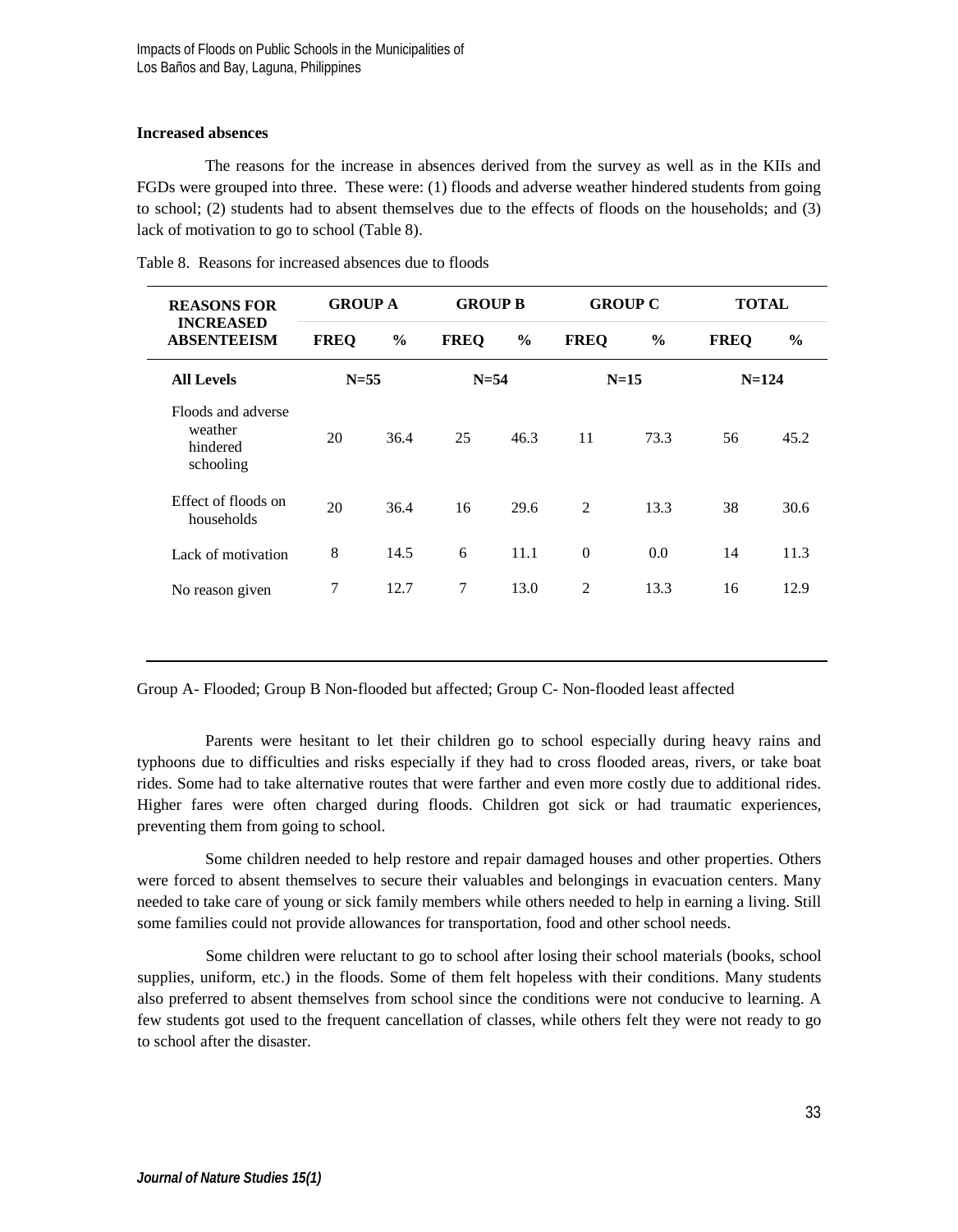#### **Effect on school performance**

The decrease in school performance of affected students were attributed to: (1) the absences they incurred that led to more lessons missed and inability to meet the requirements in class; (2) inconvenience and poor conditions at school, at home or in the evacuation centers that caused difficulty in understanding the lessons, distraction, poor concentration and focus, poor mastery which eventually led to lower learning outcomes; (3) cancellation of classes and disruption in normal classes that reduced class hours; and (4) adverse effects on households that forced families to set aside education for more immediate needs, hence the lack of needed support and guidance in the children's schooling (Table 9). Some students lost their school materials from the floods. Many families even failed to provide the school needs of their children.

Some school heads admitted that although they were able to cover all the required lessons, the students' mastery of these lessons was sacrificed. This was especially true for flooded and non-flooded but affected schools, that had classes in shifting schedules, since the class hours were reduced practically to almost half the normal time. Many high school students who participated in the FGDs complained that the modules distributed as supplement for limited classroom discussions were not always effective. Some students insisted that they understand their lessons better through classroom discussions and that they easily forget the lessons through self-study.

| <b>REASONS FOR</b><br><b>LOW CLASS</b><br><b>PERFORMANCE</b>                                     | <b>GROUP A</b> |               | <b>GROUP B</b> |               | <b>GROUP C</b> |               | <b>TOTAL</b> |               |
|--------------------------------------------------------------------------------------------------|----------------|---------------|----------------|---------------|----------------|---------------|--------------|---------------|
|                                                                                                  | <b>FREQ</b>    | $\frac{0}{0}$ | <b>FREQ</b>    | $\frac{6}{9}$ | <b>FREQ</b>    | $\frac{6}{6}$ | <b>FREQ</b>  | $\frac{6}{9}$ |
| <b>All Levels</b>                                                                                | $N=38$         |               | $N=34$         |               | $N=9$          |               | $N=81$       |               |
| Absences or missed<br>lessons                                                                    | 17             | 44.7          | 14             | 41.2          | $\overline{4}$ | 44.4          | 35           | 43.2          |
| Cannot concentrate<br>due to<br>inconvenient and<br>poor conditions at<br>home, EC and<br>school | 10             | 26.3          | 13             | 38.2          | $\Omega$       | 0.0           | 23           | 28.4          |
| Due to effect on<br>households                                                                   | 3              | 7.9           | 1              | 2.9           | $\mathbf{1}$   | 11.1          | 5            | 6.2           |
| Reduction in class<br>hours                                                                      | 3              | 7.9           | $\Omega$       | 0.0           | $\overline{c}$ | 22.2          | 5            | 6.2           |
| No reason given                                                                                  | 5              | 13.2          | 6              | 17.6          | $\overline{2}$ | 22.2          | 13           | 16.0          |

Table 9. Reasons for the decrease in school performance due to floods

Group A- Flooded; Group B Non-flooded but affected; Group C Non-flooded least affected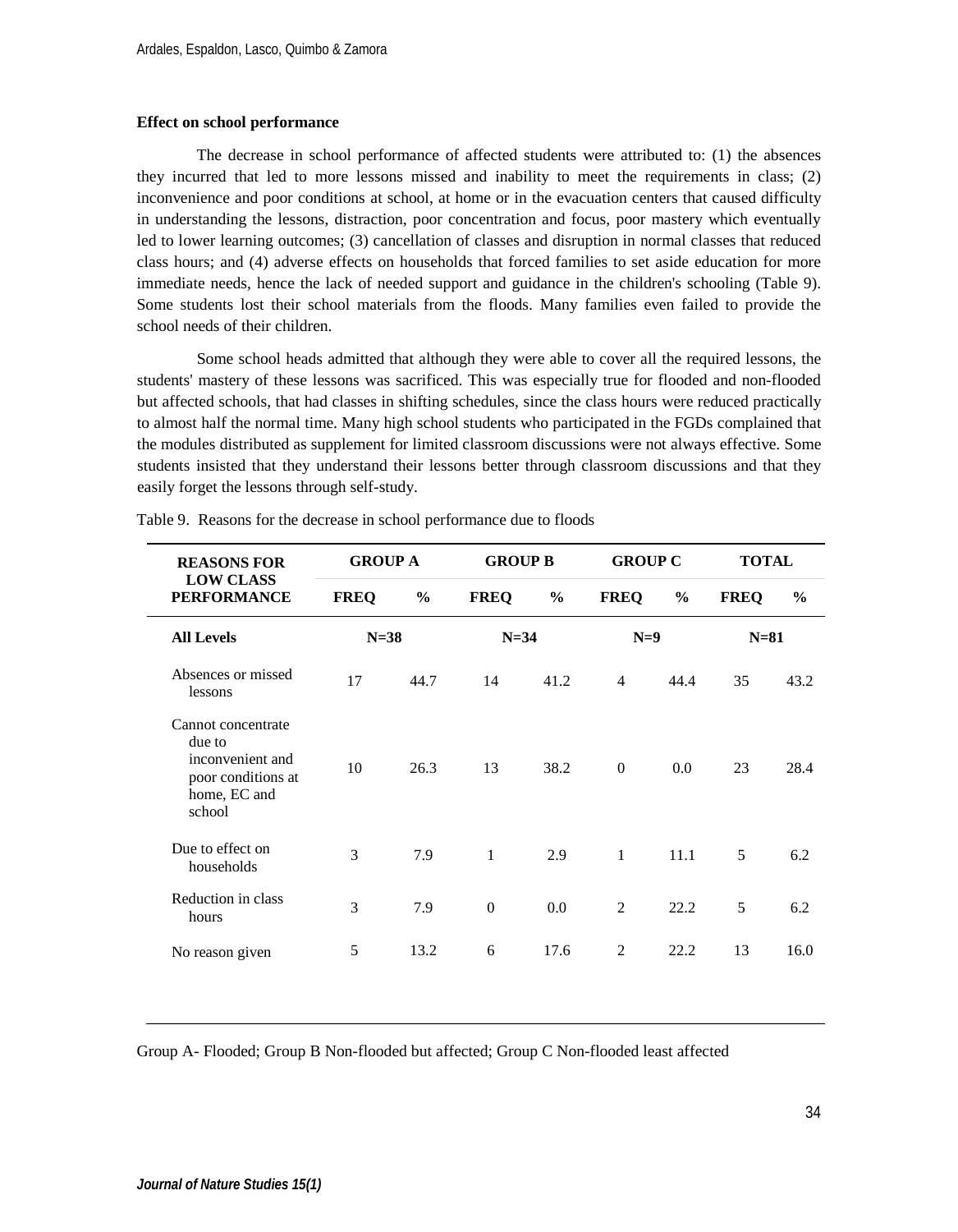In spite of these, some students claimed that many of their grades were not affected since their teachers made necessary adjustments in giving requirements and in their expectations. School heads added that the adverse effects of floods on grades were more pronounced among low performing students**.**

### **Effect on drop-out and school enrolment**

Despite the increase in absences, drop-out due to floods was not a problem for most of the teachers surveyed (Table 7). Only one school head from a flooded elementary school in Los Baños, reported increased drop-outs in their school. A high school teacher, in an FGD session, pointed out that three of her students dropped out to guard their belongings in the Tent City, an evacuation area in Bay. A key informant, from a non-flooded but affected high school in Los Baños, claimed that the high drop-out rate in their school was just normal and cannot be attributed to flooding.

The drop-out rate data for the last five years, from the DepEd Division Office and from the registrars' offices of non-DepEd administered high schools, were compared. In flooded elementary schools, although the number of drop-outs increased in school year (SY) 2012-2013, there was no similar increase in the earlier flooded SY in 2009-2010 (Fig.3). The decrease in drop-outs in both flooded school years, for the non-flooded but affected elementary schools, and the abrupt increase in the drop-out rate during non-flooded school years in non-flooded least affected schools, further disprove that flooding is the main cause of drop-out in public elementary schools in these two municipalities.

The drop-out rate in both flooded and non-flooded least affected high schools exhibited increasing trends in the first four school years followed by a decline in the fifth year (Fig. 4). Again, this trend does not show convincing evidence that floods were the main cause of drop-outs in these groups of schools. The increasing drop-out rates during non-flooded school years point to other causes.

Although there were increases in the drop-out rate during both flooded school years for nonflooded but affected high schools, this was contrary to the results of the survey conducted where none of the respondent teachers in the same group said that floods increased drop-out (Table 7). This is also contrary to the statement of a key informant from the same group of high schools who insisted that the high drop-out in their school was normal and cannot be attributed to floods.



**Figure 3 .** Mean percentage drop-out in public elementary schools in Bay and Los Baños in the last five school years. Note: Floods occurred in SY 2009-2010 and 2012-2013.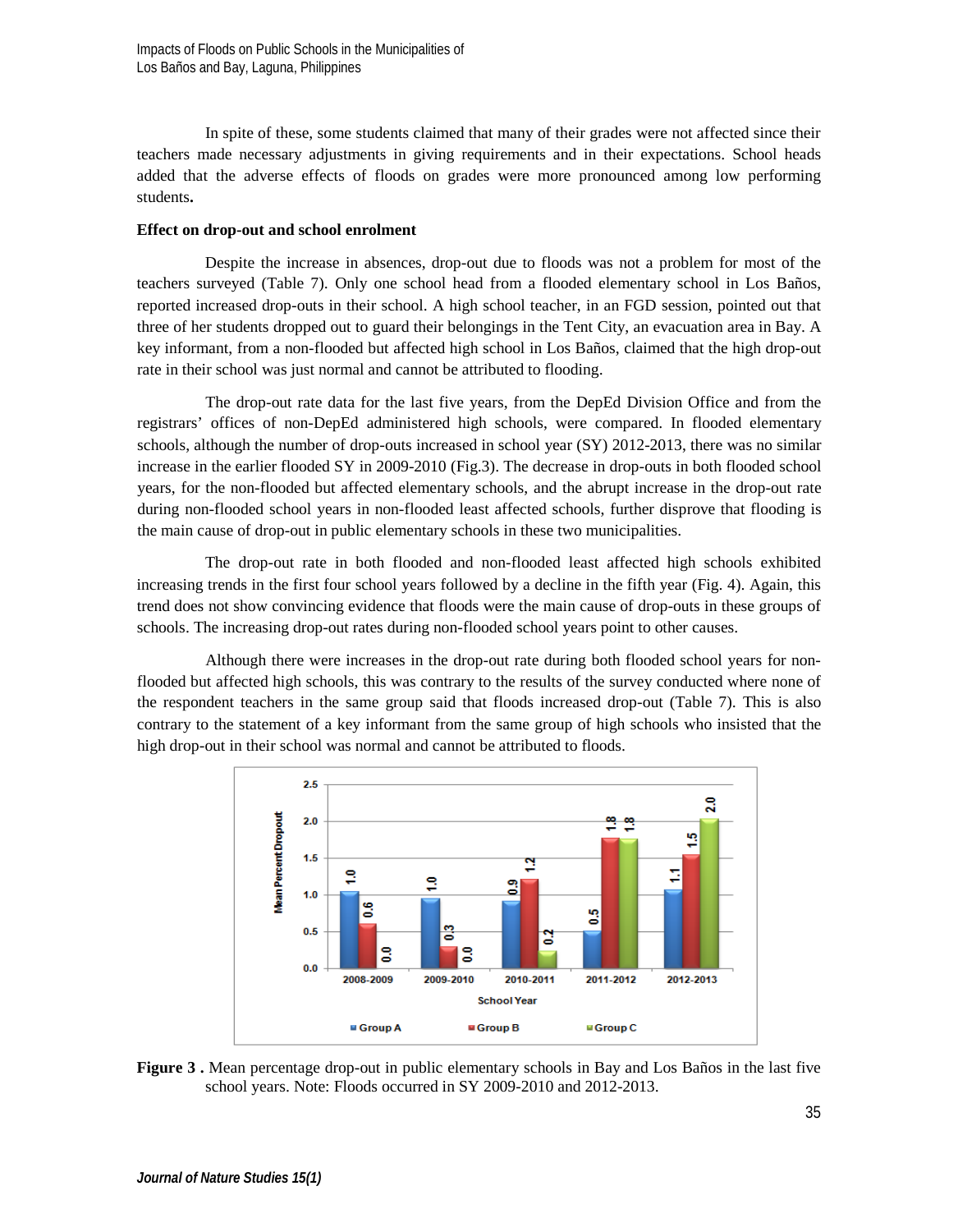

**Figure 4**. Mean percentage drop-out rate of public high schools in Bay and Los Banos in the last five school years. Note: Floods events occurred in SY 2009-2010 and 2012-2013.

The trend in the combined drop-out rate for flooded elementary and high schools in the last five years failed to show any conclusive proof that flooding was the major cause of drop-outs (Fig. 5). The increase in the drop-out rate of flooded elementary and high schools combined in SY 2012-2013 was again not consistent with SY 2009-2010 when the floods occurred. The generally increasing trends in the drop-out rate for both non-flooded school groups, elementary and high schools combined, regardless of the occurrence of floods in the last five years, point out that there are other factors that increased drop-out rate in the public schools of Bay and Los Baños.



**Figure 5.** Mean percentage drop-out of public elementary and high schools combined in Bay and Los Banos in the last five school years. Note: Floods occurred in SY 2009-2010 and 2012-2013.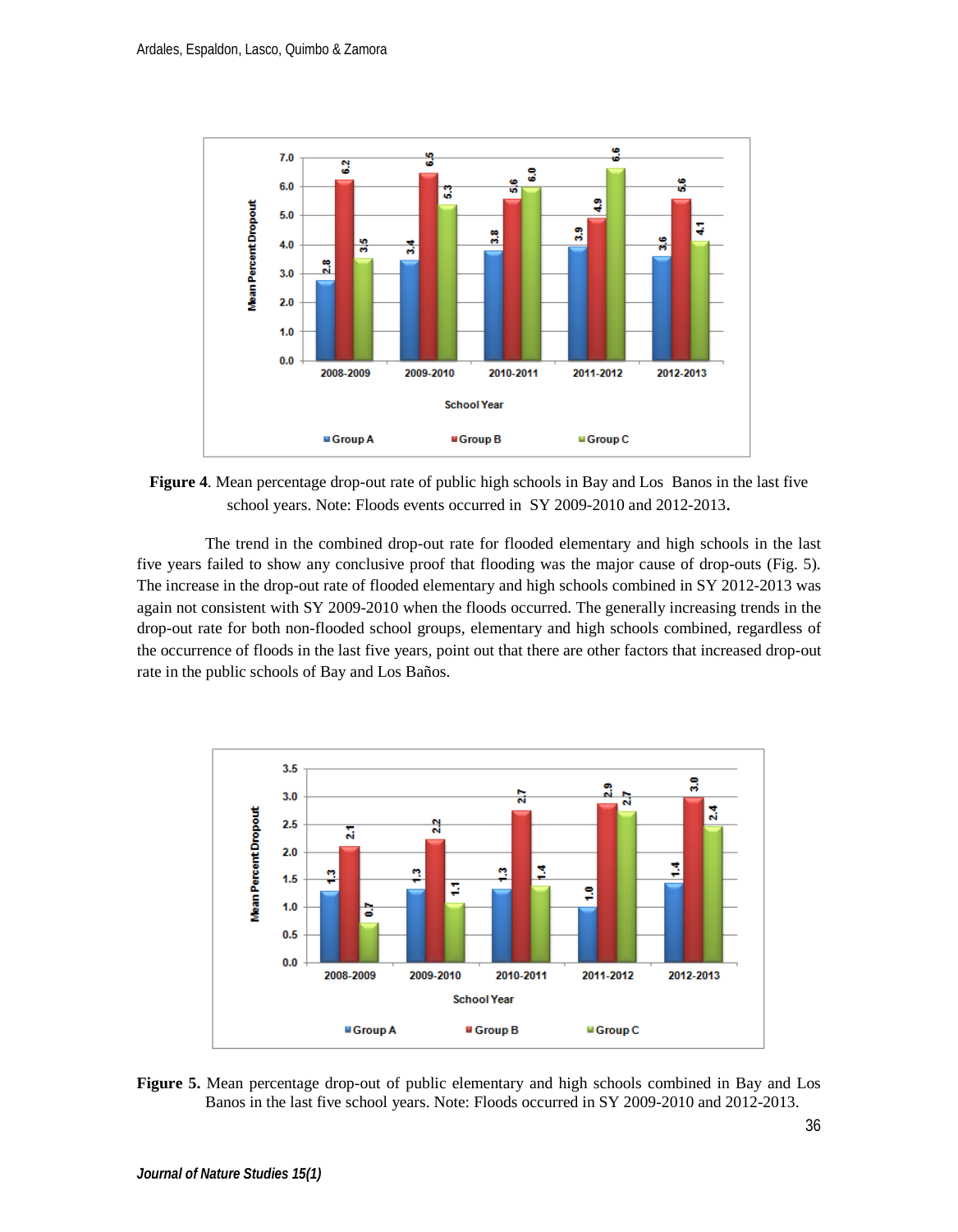Dropping-out of students from public schools may be primarily due to poverty. Poverty highly affects education (Save the Children, 2007). Inability of households to afford school expenses, the need to earn a living and the need to care for the other members of the family are some of the major reasons why children are pulled out from schools (PIDS, 2010). Furthermore, poverty is considered as a major factor that limits the ability of Filipino families to recover from impacts of natural and manmade hazards (USAID and Save the Children, n.d.). Due to these conditions, children of indigent families are predisposed to leaving school to meet urgent household needs, with or without floods. Efforts to reduce dropping out from school during floods may have been effective. However, efforts to mitigate poverty in the communities were not enough; hence, the drop-out rate was most probably due to poverty.

School heads confirmed that, indeed, some students transferred to other schools either on a temporary or on a permanent basis. This was consistent with observations of students, particularly from the DepEd administered schools where the FGDs were conducted. They were unaware of schoolmates who dropped-out from school due to the floods but knew some who transferred to other schools that were not flooded. School heads added that there was not much effect on the school enrolment since some of the students who left also came back before the end of the school year.

# **CONCLUSIONS AND RECOMMENDATIONS**

### **Conclusions**

Delivery of education services and the schooling of children were badly affected by the impacts of floods on the school and at home. Flood caused cancellation and disruption of classes, physical damages as well as adverse effects on teachers in school and at home that led to problems in the delivery of education services. Problems in teaching such as lack of time to finish all the lessons, poor motivation/concentration of students, lack of classrooms to hold classes, shortage of teaching materials, and difficulty in preparing lessons were encountered.

Cancellation as well as holding classes in shifts resulted to major reduction in the time needed to cover all the lessons. Classroom conditions in flooded schools, school evacuation centers and in alternative school areas were not conducive to both teaching learning. There was very limited space since some flooded schools were even used as evacuation centers while non-flooded school evacuation centers held classes in their covered basketball courts since the classrooms were occupied by evacuees.

Teaching materials were damaged, not only by floods, but also by evacuees. Flood affected teachers need to contend with poor conditions at home or in evacuation centers to prepare their lessons, plus the need to attend to their damaged house and properties.

Schooling of children was affected in terms of attendance and school performance of children. Floods hindered students from going to school. Students had to absent to attend to the effects of floods on their families. Floods also dampened the motivation of students to go to school.

Increased absences led to more lessons missed and inability to satisfy requirements in class. Inconvenience and poor conditions at school, at home or in the evacuation centers hindered understanding and mastery of lessons. Cancellation and disruption of classes reduced contact hours. Adverse effects of floods on households reduced the needed support and guidance of families for their children's schooling.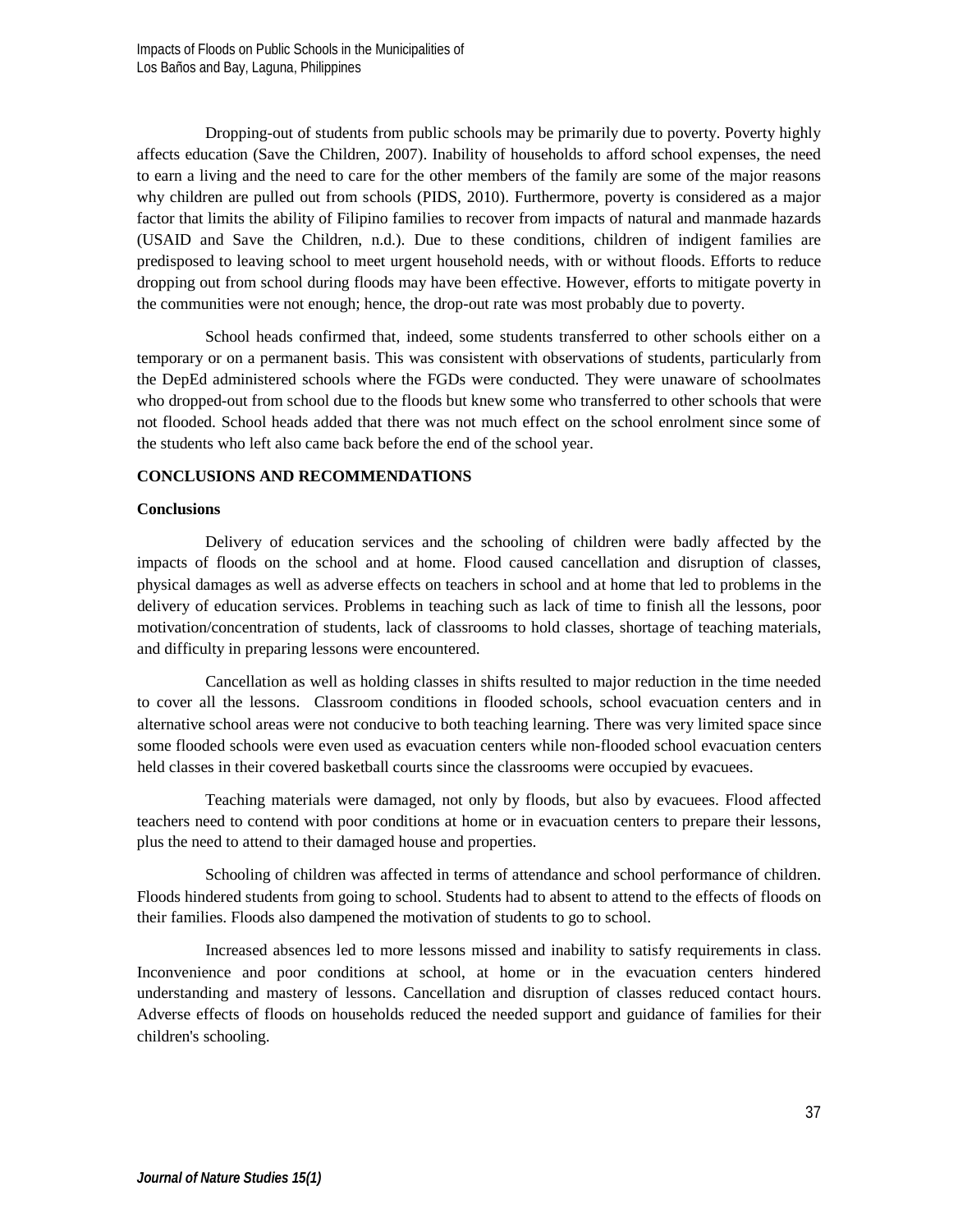There was no clear evidence that the floods in 2009 and 2012 increase student drop-out rate contrary to past studies. Instead, drop-out was attributed to poverty of households in the schools covered by the study.

# **RECOMMENDATIONS**

The following recommendations to reduce the impacts of floods on schools, in general, and in the delivery of education services and the schooling of children, in particular, are addressed to LGU, and to DepEd officials and school officials. The following recommendations are addressed to LGU officials:

Prolonged cancellation of classes should only be declared depending on the actual situation in the area to avoid unnecessary loss of school days in less affected schools.

LGUs should strive to establish permanent evacuation centers in order to lessen physical damage and disruption of classes in schools. These centers should provide good living conditions, adequate sanitation and the necessary privacy and security to avoid untoward incidents. These facilities should be fit for other purposes while it is not used for evacuation.

The following recommendations are addressed to DepEd and school officials:

In the absence of permanent evacuation centers, education officials should push for the use of other government facilities or other areas for evacuation, instead of schools. If schools will still be used as evacuation centers, these should not exceed one week. They should also stand firm that students should be the ones using the classrooms, instead of the covered courts for their classes, that only the right number of evacuees should be assigned to each school evacuation center based on available space, available safe water and other sanitation facilities, and that there should be a clear definition of duties and good coordination among the school authorities and the different agencies involved.

Reasonable flexibility be given to schools in terms of scheduling make-up or remedial classes. Adjustments in the school calendar to cover the all lessons to be taken up with the proper time allotted can be considered.

Climate-resilient, child-and environment-friendly school buildings must be constructed to reduce damage to schools, minimize risks of accidents during floods and reduce disruption of school operation. Classrooms on stilts or on upper levels, when provided with the necessary and safe access, can still be used to hold classes or secure important school materials during floods. Additional classrooms must be constructed in non-flooded schools that accommodate students or schools displaced by floods to provide more conducive learning atmosphere.

Damaged teaching and learning materials be replaced at the soonest possible time to avoid difficulty for both teachers and students.

Teachers must be trained in using teaching strategies that are effective under unfavorable conditions. Training on handling large class sizes and the use of needed IT equipment to include generators, if applicable, must be provided. Training to enhance skills and in managing school property and vital school records during emergencies must be provided.

Additional teachers need to be hired either on a contractual or regular basis, not only relieve the burden of flood-affected teachers but also to improve the capacity of non-flooded schools to accommodate students from inundated schools.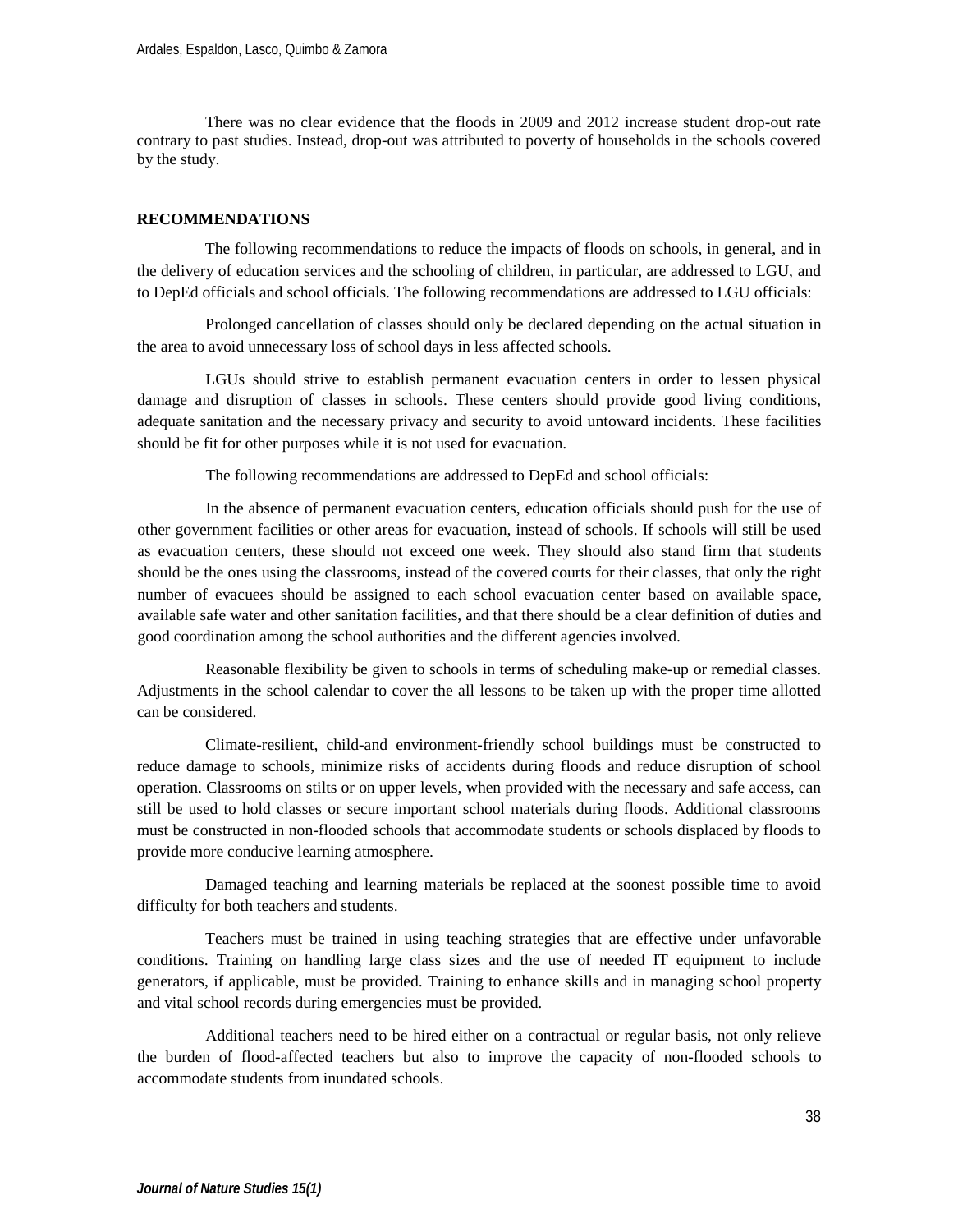Alternative delivery modes (ADM) should be developed for both the elementary and secondary levels to address problems on attendance and low class performance due to reduced contact time between teachers and students. Regular review of these materials must be done to ensure their effectiveness.

School-initiated instructional and non-instructional interventions like peer tutoring, home visitations, guidance and counselling services, financial assistance, school feeding and scholarships programs for the welfare of students must be encouraged, adopted, supported and further improved. These measures can address absenteeism and decreased school performance.

# **ACKNOWLEDGEMENTS**

The authors would like to thank the Department of Science and Technology (DOST) Accelerated Science and Technology Human Resource Development (ASTHRD) Scholarship Program for the scholarship granted to the corresponding author; the Schools Division Supervisor of Laguna and the District Supervisors of Los Baños and Bay for the permission to conduct the study; Dr. Lynlei Pintor, for reviewing the research instruments; Dr. Darwin Talambayan and Mr. Nazareth Advento for providing their data on floods in the schools covered by the study; and Ms. Gillian Inciong for allowing the use of one of her pictures.

### **STATEMENT OF AUTHORSHIP**

The final paper was done primarily by the senior author with significant contributions from the other authors who are member of his PhD advisory committee.

### **REFERENCES**

- ALJAZEERA-ASIA PACIFIC. 2012. Floods submerge most of Philippine capital. Retrieved from [http://www.aljazeera.com/news/](http://www.aljazeera.com/news/%25252520asia-pacific/2012/08/%252525202012885413360470.html) asia-pacific/2012/08/ 2012885413360470.html. Accessed September 18, 2012.
- BAY MPDO. 2011. Updated Fact Sheet of the Municipality of Bay, Laguna.
- ELEAZAR, L. 2011. "Land Tenure and Natural Disasters- Philippines" In Land Tenure and Natural Resources: Addressing land tenure issues following natural disasters. Copyright FAO, 2010. pp 75-96.
- INTERGOVERNMENTAL PANEL ON CLIMATE CHANGE, 2012: Glossary of terms. In: Managing the Risks of Extreme Events and Disasters to Advance Climate Change Adaptation [Field, C.B., V. Barros, T.F. Stocker, D. Qin, D.J. Dokken, K.L. Ebi, M.D. Mastrandrea, K.J. Mach, G.-K. Plattner, S.K. Allen, M. Tignor, and P.M. Midgley (eds.)]. A Special Report of Working Groups I and II of the Intergovernmental Panel on Climate Change (IPCC). Cambridge University Press, Cambridge, UK, and New York, NY, USA, pp. 555-564.
- INTERNATIONAL FEDERATION OF THE RED CROSS. 2012. Emergency appeal Philippines: Floods*.* Retrieved from [http://www.](http://www/) ifrc.org. Accessed: November 12, 2008.
- LOS BAÑOS MPDO. 2010. Socio-economic and Physical Profile of the Municipality of Los Baños, Laguna
- MAPLECROFT. 2010. *Big economies of the future - Bangladesh, India, Philippines, Vietnam and Pakistan- most at risk from climate change.*